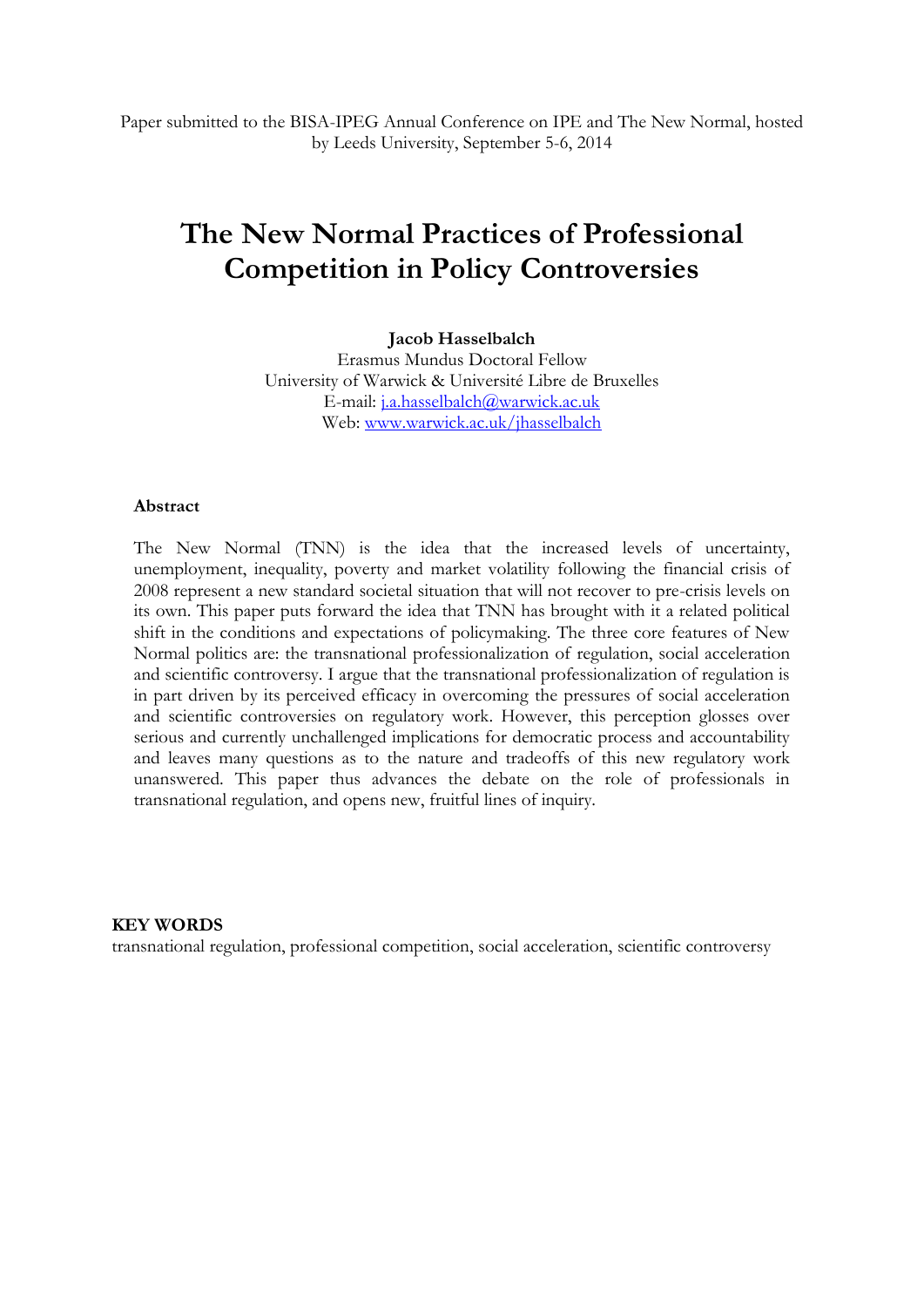## **Introduction: The New Normal**

The wake of the financial crisis of 2008, which rocked the financial system to its core, brought an important question to the minds of policymakers worldwide: was this a normal crisis or was this something different? In other words, could we assume that left to its own devices, the financial system would recover to pre-crisis means, or was the crisis indeed more than a flesh wound? Did it cut to the bone? The investment management firm PIMCO suggested as early as 2009 that the business cycle was not going to let industrial economies recover to pre-crisis levels (El-Erian 2010). In a commentary in the McKinsey Quarterly in 2009, Managing Director Ian Davis was even more stark: "It is increasingly clear that the current downturn is fundamentally different from recessions of recent decades. We are experiencing not merely another turn of the business cycle, but a restructuring of the economic order." With the recovery failing to materialize in Western states, this viewpoint became increasingly accepted during 2010. This was not a normal crisis, and we would not be returning to normality anytime soon. "The New Normal" (TNN) became a business and economics buzzword around this time, before diffusing through society at large. The idea of TNN suggests that the crisis, which spread from financial markets to the real economy and thence to the institutions of the welfare state, left such a dramatic tear in the fabric of industrial societies that the post-crisis levels of increased uncertainty, unemployment, poverty, inequality, migration and insecurity were likely to prevail. Whether and to what degree these structural conditions can be ameliorated within industrial societies today is still an open question, but after half a decade of reforms and stimulus packages failing to ensure a broad recovery, it is reasonable to say that the idea of TNN has gained a fair amount of purchase.

The considerable societal externalities of the crisis naturally created a strong demand for political action. In the same McKinsey commentary referenced above, Ian Davis (2009) suggested that the two primary forces shaping competition in TNN are less financial leverage and an increased role for government. After stabilizing the financial markets, governments would face considerable pressure to reignite economic growth and provide jobs. Although they have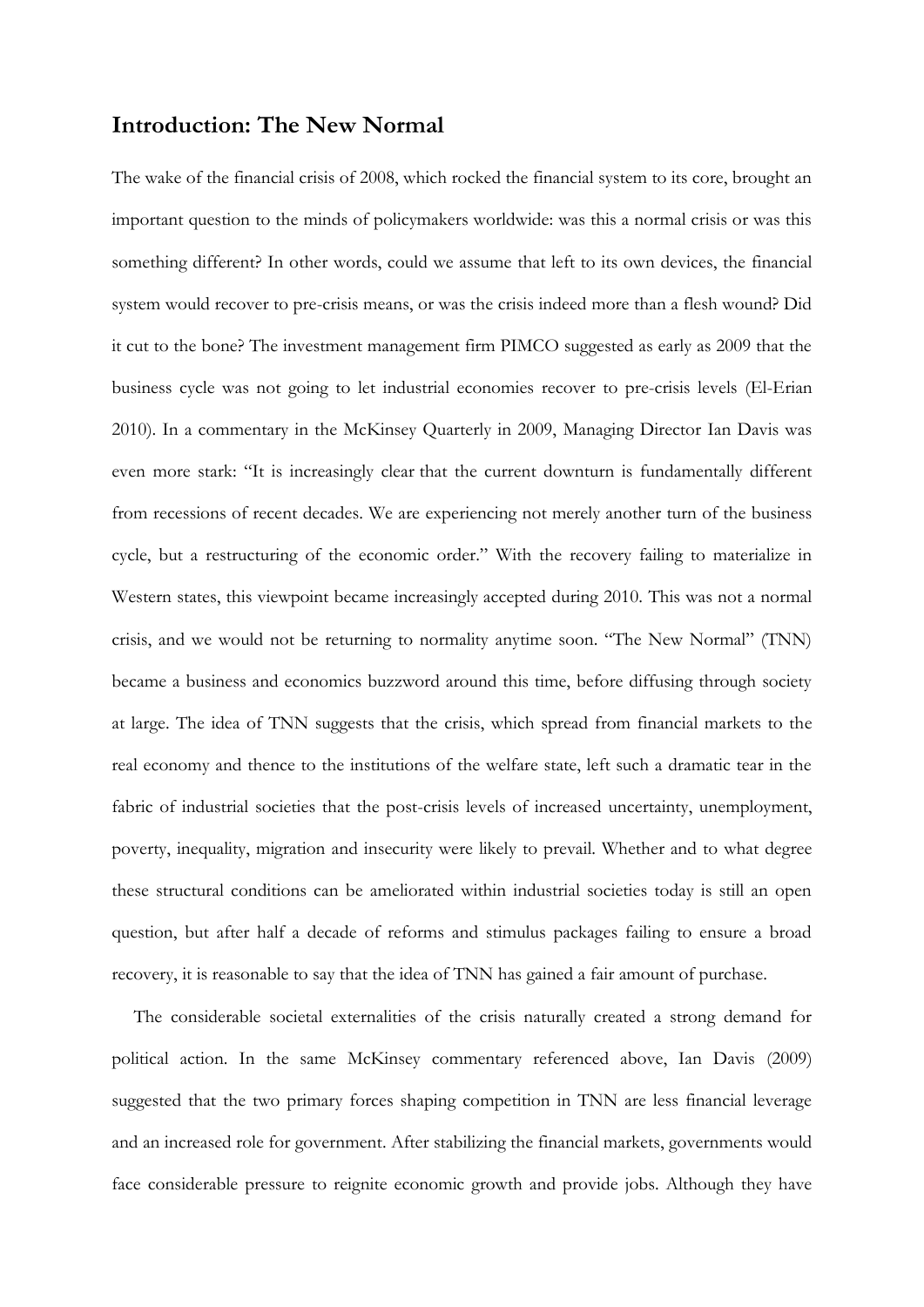succeeded in stabilizing financial markets, real economic growth and jobs are still an elusive dream, especially for the societies that were the hardest hit. Governments have no choice but to rise to the challenge, however. Just as the Great Depression of the 1930s permanently redefined the scope and role of government in the US, the Great Recession will set off a similar transformation of the structure, tasks, and practices of government as it reorients itself in order to address the numerous externalities of the crisis. The New Normality of economics and finance is bound to generate a New Normality of government. This paper argues that this transformation is under way today, and that it is characterized by three forces: the transnational professionalization of regulation, social acceleration and scientific controversy. My task for the remainder of the paper is to define each of these forces as well as their interplay, and to bring forward a series of urgent questions that this New Normality of government asks of both practitioners and academics. In doing so, I argue that the transnational professionalization of regulation is in part driven by its perceived efficacy in overcoming the pressures of social acceleration and scientific controversies on regulatory work. However, this perception glosses over serious and currently unchallenged implications for democratic process and accountability and leaves many questions as to the nature and tradeoffs of this new regulatory work unanswered. This paper thus advances the debate on the role of professionals in transnational regulation, and opens new, fruitful lines of inquiry.

#### **The transnational professionalization of regulation**

The first part of this story of the New Normality of government traces its roots back to the advent of the 'regulatory state' (Anderson 1962; Seidman & Gilmour 1986). The regulatory state was coined as a concept to reflect on the changing role of the state as it aligned itself to changes in the macroeconomic environment. Following the boom of the post-World War II years, the Oil Crisis of 1973 precipitated an economic slowdown in industrialized countries. The welfare functions of the state came under increased pressure, while their funding started to dry out.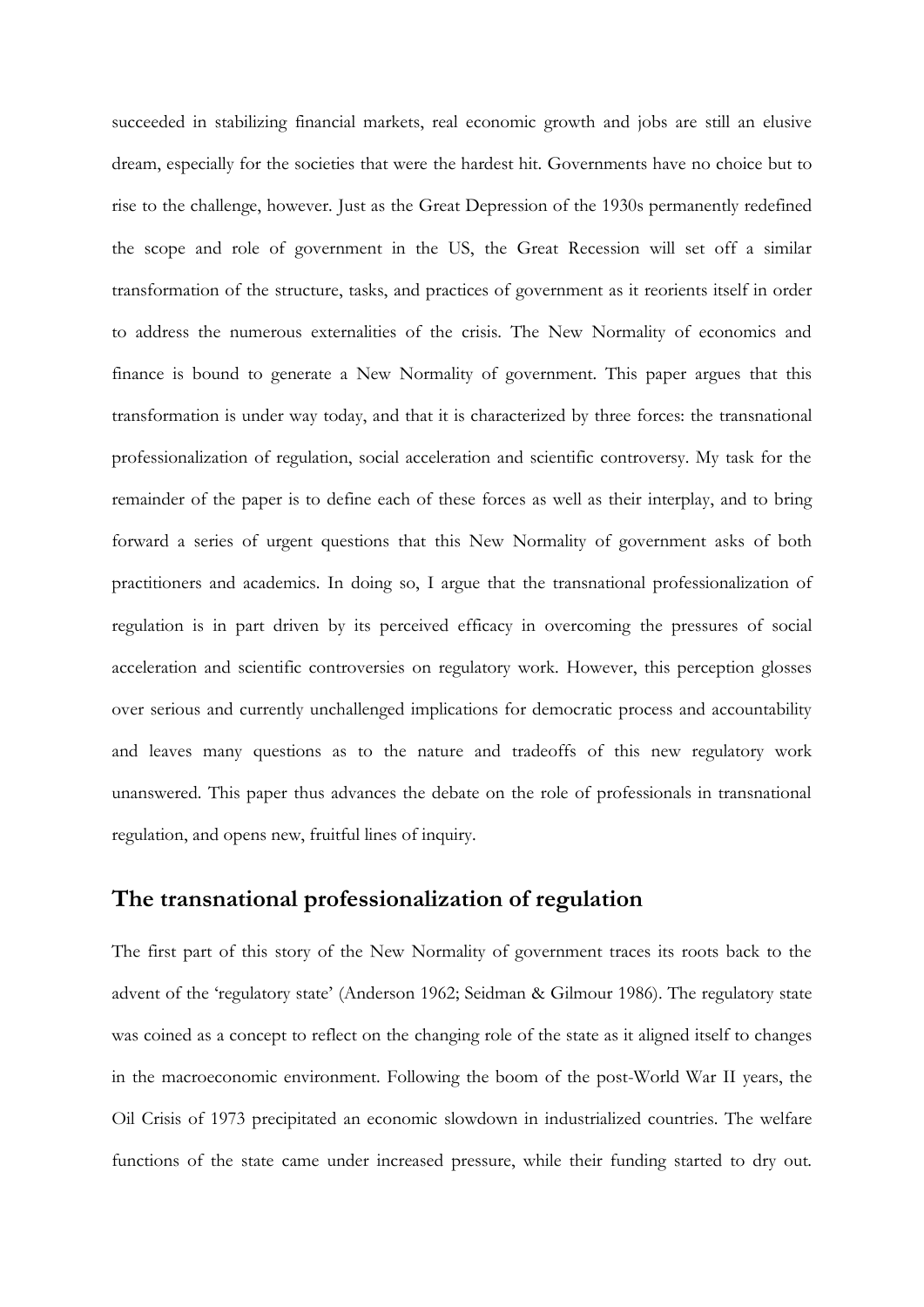These conditions, along with ideological currents in both academia and politics and technologically induced market changes, set the scene for what is generally described as two decades of intense liberalization and deregulation. However, it is more accurate to describe this era as a shift in the relative importance of the functions of the state (Majone 1997, pp.140–141), with less emphasis on income redistribution and macroeconomic stabilization, and more emphasis on market regulation. Rather than deregulation, it is more appropriate to speak of 'reregulation' (Vogel 1996). Liberalization of market sectors such as telecommunications and financial services was made possible only by the creation of new regulation and agencies to oversee and determine the conditions of competition (Vogel 1996, pp.26–35). Vogel summarizes these conditions elegantly in the title of his book *Freer Markets, More Rules* (1996).

Vogel (1996) argues that although all countries responded to the same pressures to liberalize and reregulate, the outcomes and processes of reregulation differed according to national context and specifically ideational and institutional legacies. This explains why even though both Japan and the United Kingdom liberalized the same sectors at the same time, it led to less government control in the UK and more in Japan. Different organizations and orientations of national bureaucracies will interpret external pressures differently and propose different solutions. What is clear, however, is that the processes of liberalization and reregulation increased the amount of work that bureaucracies were tasked with, and hence their importance. As the wave of reform swept over industrialized countries from the 1970s-90s, it brought about a rethink of the role of the state and a corresponding reorganization of the state apparatus. One of the most important aspects of this reorganization was the rise of the specialized regulatory agency.

The rise and diffusion of the regulatory agency has been documented empirically by Jordana, Levi-Faur and Fernández-i-Marín (2011). Studying a data set comprised of 48 countries and 15 sectors for the period 1966-2007, they provide empirical proof of the rise and diffusion of regulatory agencies across industrialized countries, and segment the process into three different stages: the incubation period (1966-88), the takeoff period (1989-2002), and the saturation period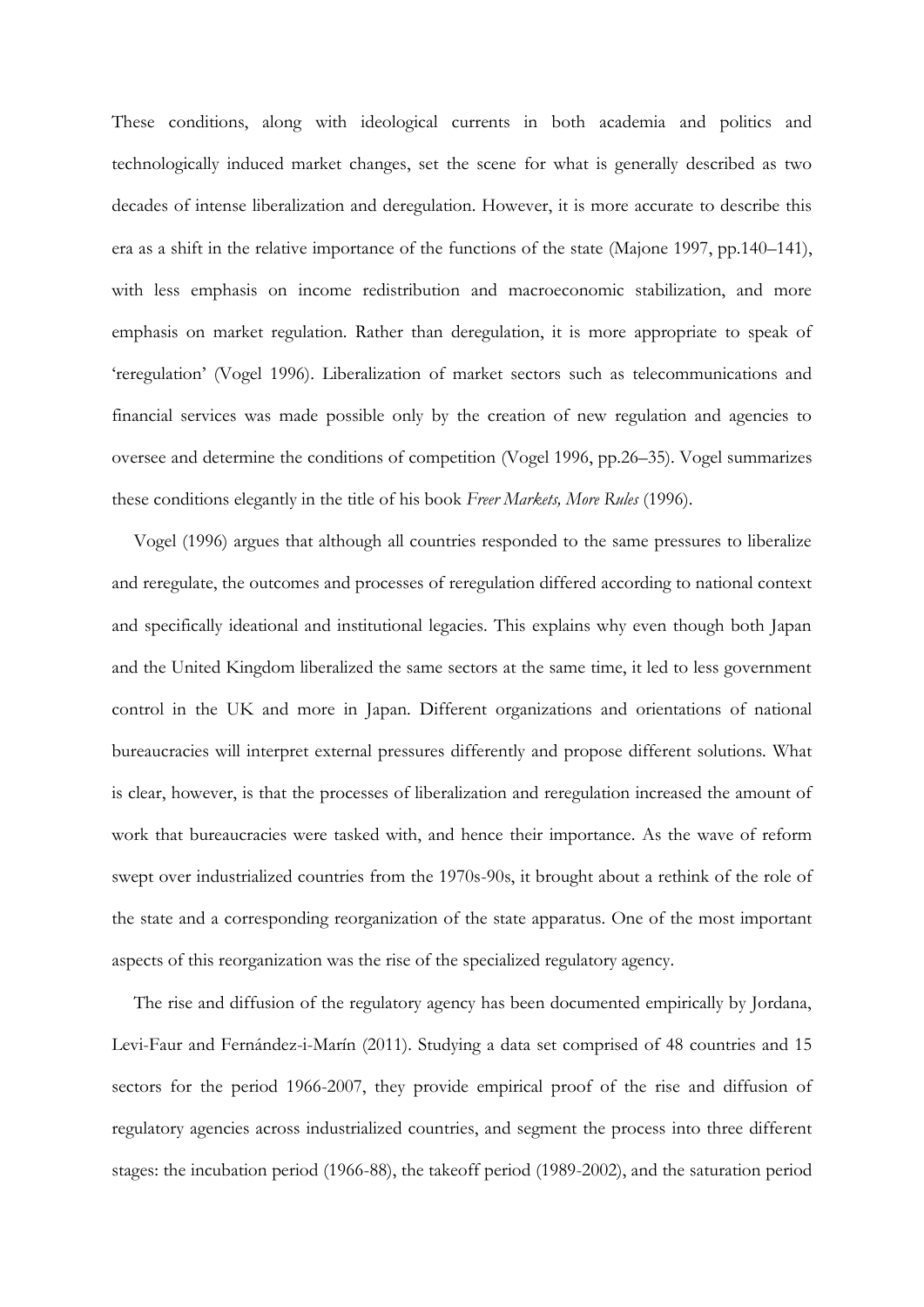(2002-2007). According to their data, regulatory agencies are now so pervasive in advanced industrial countries that most relevant market sectors have been brought under their auspices. This prompts Levi-Faur (2005) to claim that by focusing on the neoliberal revolution we have missed the corresponding regulatory revolution. Privatization and liberalization are by necessity accompanied by an increase in regulation and regulatory agencies to oversee and control newly created markets of an increasingly complex and fast-moving character.

The comparative advantage of the specialized regulatory agency over generalist Weberian bureaucracies lies primarily in two of its characteristics: a degree of independence from political turbulence and legitimacy derived from its claim to expertise of its subject matter (Majone 1997). Independence allows the regulatory agency to pursue sustained and focused control of the regulated market sector over the long term without falling prey to short term political objectives of governmental parties. Being a specialized agency allows the organization to build up a pool of expertise on the market that it has been tasked with regulating, which provides it with legitimacy when claiming that it knows best how solve regulatory problems. Crucially, specialized agencies create demand for professional knowledge of the regulated industry, and this has been paramount in setting the stage for the professionalization of the bureaucracies. By either hiring directly or liaising through networks or communities, the role of professionals in undertaking regulatory work in advanced industrial societies increased tremendously as a result. Thus, to understand regulatory work today it is increasingly becoming important to turn to the sociology of professions.

The study of professions has evolved through two paradigms and is arguably entering a third.<sup>1</sup> The first paradigm its roots in early  $20<sup>th</sup>$  century sociologists that focused on the stabilising role of the professions in society. Professionals were seen as fair and altruistic agents that were instrumental in modernizing and advancing societies, and studies focused on defining the key traits that distinguished them from other occupations. This paradigm was challenged by a

-

<sup>1</sup> See Muzio et al. (2013) for an overview and discussion of these paradigms.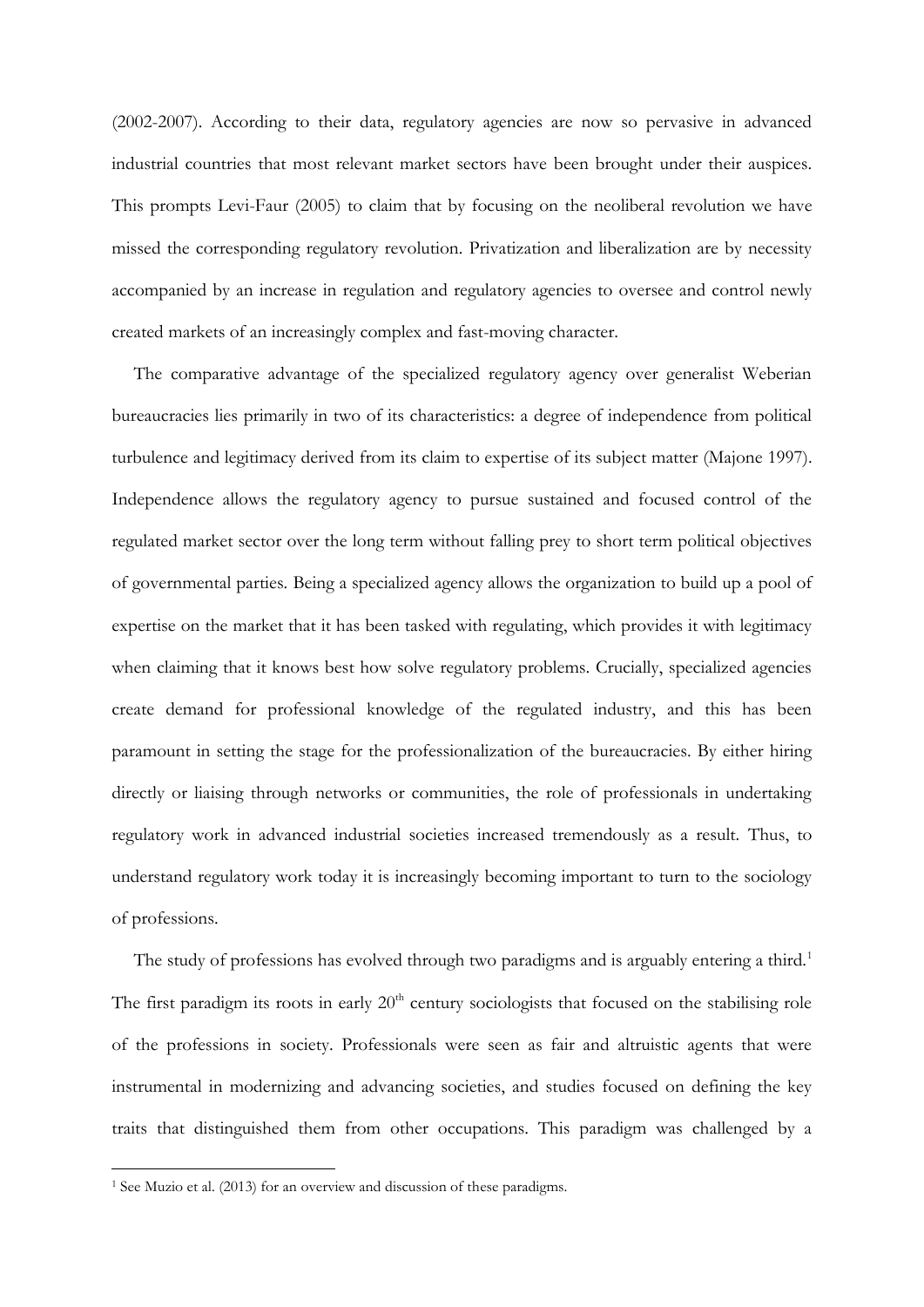framework from the 1970s onwards that placed power struggles to control and organize an occupation in the center of the analysis. In these studies, the emergence of the professions and their capacity to exclude others from their area of work became more important, with Abbott's *The System of Professions* (1988) perhaps the exemplary text from this period. This tradition saw professions as ecologies that competed for survival and linked up with adjacent ecologies in the governmental, academic or civil society spheres to improve their positions vis-à-vis each other (Abbott 2005). In recent years, the contours of a third paradigm are starting to be drawn. The location of professional work has increasingly been moved to large, complex organizations, and theorists identified a shortcoming in the traditional sociology of the professions in struggling to "deal with the broader transformation in the institutional context of professionalism" (Muzio et al. 2013, p.702). This is leading to a retheorization of professionalization and institutionalization as concurrent and mutually reinforcing processes.

This retheorization has led some to claim that professionalization projects were instrumental to the construction of the modern nation state and its institutions. Suddaby and Viale (2011) assert that professionals are key drivers of endogenous, institutional change. By drawing on their expertise, legitimacy and social capital, professionals are able to challenge the incumbent order and recreate organizational boundaries. They argue that "these skills make professionals uniquely qualified to engage in 'institutional work', i.e. creating, maintaining or altering institutions" (Suddaby & Viale 2011, p.436). Muzio et al. (2013) also connect professionalization projects to instances of institutional change, in order to make a strong case for always viewing them as simultaneous processes that create, maintain and change each other. They have compiled a special issue of the *Journal of Management Studies<sup>2</sup>* with eight empirical studies that explore and advance this argument. The emerging institutionalist sociology of the professions suggests that liberalization and reregulation, with its corresponding changes in bureaucratic structure, would

-

<sup>2</sup> See the *Journal of Management Studies*, Vol. 50, No. 5, July 2013, Special Issue on Professions and Institutional Change.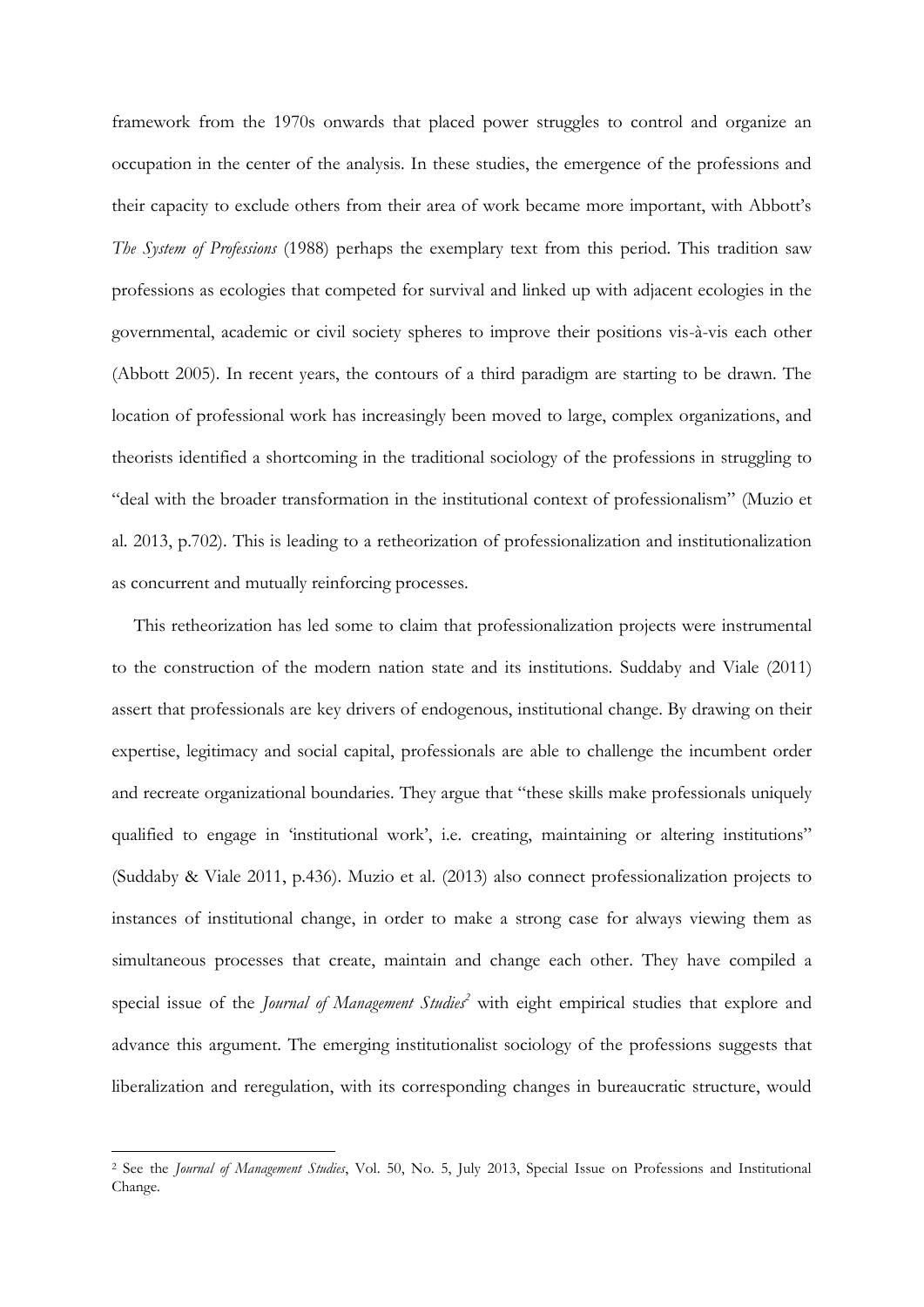have been impossible without the work of professionals pursuing clear objectives to increase their social and economic status.

Up until this point the argument has been constrained to the national context, and the purpose has been to highlight the steadily growing role of specialized agencies and professionals in carrying out regulatory work. Due to globalization, however, the frontiers of the professionalization of regulatory work have transcended the borders of the nation state. Processes of globalization have led to a dispersal of governance (I take governance to be synonymous with regulatory work) across a variety of actors working at multi-scalar levels from the local to the global. The most evident actors in this regard are the organizers of the globalization and regionalization of markets, such as the World Trade Organization, the Bretton Woods Institutions, and the European Union. In addition to these actors, new forms of transnational governance arrangements have emerged for example through collaboration with non-governmental organizations and firms (Abbott & Snidal 2009), standard-setting bodies and technical committees (Mattli & Woods 2009), and self-regulation and compliance systems in business and civil society actors (Braithwaite & Drahos 2000; Braithwaite 2000), among others. This has led regulatory work, even in the national context, to increasingly be carried out in dialogue between these new transnational actors and the national bureaucracies. However, a large and growing portion of regulatory work never enters the national context, but is carried out exclusively in transnational environments. Crucially, it is becoming apparent that the role of professionals is even more important in these new arrangements and transnational settings.

If professionalization projects are tied to processes of institutionalization (Suddaby & Viale 2011; Muzio et al. 2013), then it is clear that the majority of opportunities for the creation of new institutions lies in 'thin' transnational settings as opposed to 'thick' domestic environments (Seabrooke 2014). The boundaries of professional work are more settled in domestic environments, as the result of jurisdictional conflicts in previous periods (Abbott 1988; Edelman 1990; Dobbin et al. 1993). Transnational environments are more open and unsettled and thus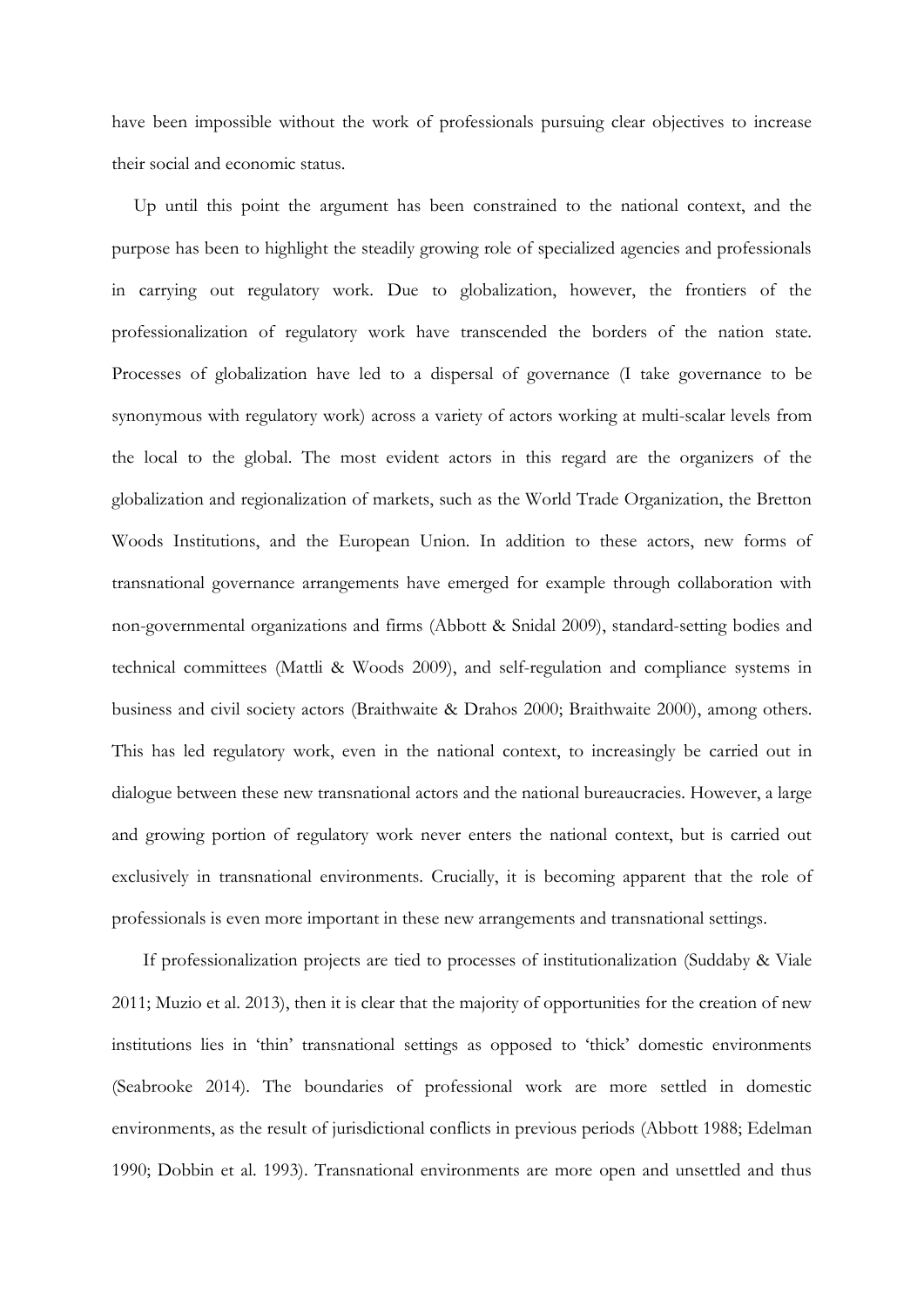susceptible to jurisdictional competition between professionals in search of new areas of work and the establishment of institutions that can secure such work. The importance of professions in transnational governance arrangements has been highlighted by several authors. Thus, attention has been brought to the role of economists (Lebaron 2001; Fourcade 2006; Chwieroth 2007; Stone 2013), lawyers and the legal profession (Quack 2007; Quack 2010), and accountants (Power 1999) in providing and supporting the infrastructure of economic globalization in direct connection to their professionalization projects. In the wake of the financial crisis, some have turned their attention to the role of professionals in guiding the reform process (Baker 2013; Tsingou 2013; Seabrooke & Nilsson 2014; Seabrooke & Tsingou 2014).

In short, due to reregulation, globalization and governmental rescaling, there is a need for a transnational sociology of the professions (Faulconbridge & Muzio 2012) to address the questions generated about how regulation, power and legitimacy is affected by the increasing role of professionals in regulatory agencies and in transnational governance arrangements. This article answers that call by drawing attention to two overlooked features of the transnational professionalization of regulatory work: namely, how it can be conceived as a sub-process of the social acceleration of societies, and how it affects controversies over scientific facts in policy debates. Both features have implications for how to study professionalization and open fruitful new lines of inquiry.

#### **Social acceleration**

Social theory, the attempt to explain and understand the system of social relations, reflects social transformations. Thus, the most dramatic instances of change in the way people and societies live and work have created the most fertile conditions for advancing social theory. The industrial revolution is certainly one of the most dramatic societal transformations, and it is generally understood to be the birth of modernity. More than a century and a half has passed since the birth of the modern age, and still this perhaps greatest social transformation in the history of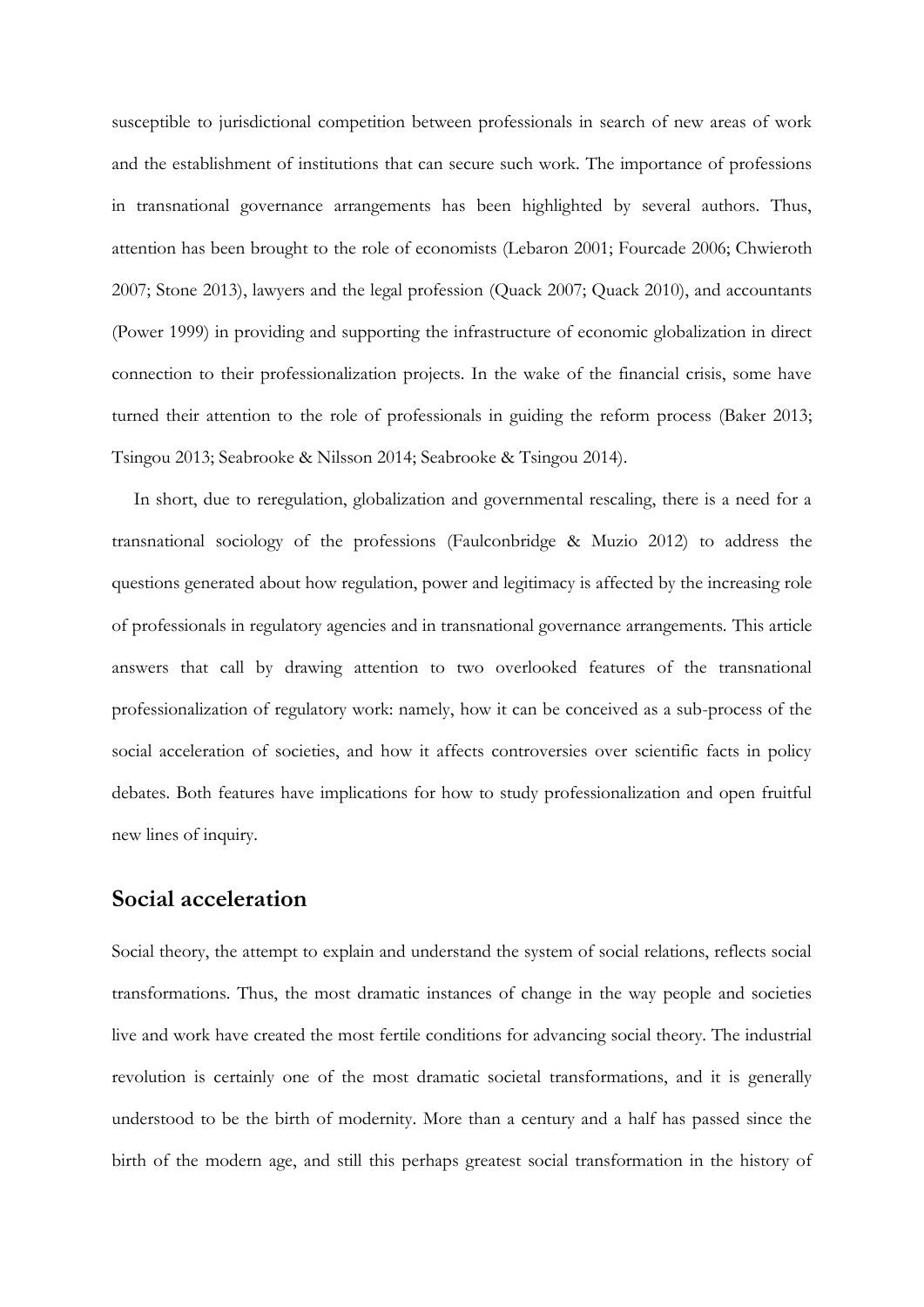humanity is being subjected to renewed analysis and reflection. Modernity has been variously described as a process of increasing domestication of the environment (Marx), functional differentiation (Durkheim), rationalization (Weber), or individualization (Simmel). While temporal structures and phenomena were inherent in each of these classical analyses, no one has yet put temporality in the center of a social theory of modernity. Rosa's 2013 book *Social Acceleration: A New Theory of Modernity* claims that social acceleration is the key to understanding modernity and the process of modernization.

Social acceleration, simply put, denotes the capacity of individuals and societies to achieve higher quantity per unit of time (Rosa 2013, p.65). This quantity relates to any aspect of modern experience. The number of jobs held over a lifetime, the amount of cars built by a factory per year, the increase in computer processing speeds, or the average amount of time spent preparing and eating dinner are all equally valid examples of social acceleration. To be precise, Rosa posits three distinct forms of social acceleration: technical acceleration, acceleration of social change, and the acceleration of the pace of life. Technical acceleration is the most evident form of acceleration and relates to any form of "intentional, technical, and above all technological (i.e., machine-based) acceleration of goal-directed processes" (Rosa 2013, p.71). The prime examples of this are the increases in processes of transportation, communication, and production. They are the most well-known and easily measurable instances of acceleration. Moore's Law, the proposition that computer processing speeds double with regular and predictable intervals, has entered the popular imagination as another example. But technical acceleration is not only technological – it also encompasses the "acceleration of processes of organization, decision, administration and control – for example, in modern bureaucracies and ministries" (Rosa 2013, p.73). Other authors that take social acceleration seriously as a key component of modernity have contributed powerful analyses of how this mode of acceleration impacts societies (Virilio 1986; Harvey 1990). However, Rosa goes further in identifying two additional and logically distinct processes of acceleration.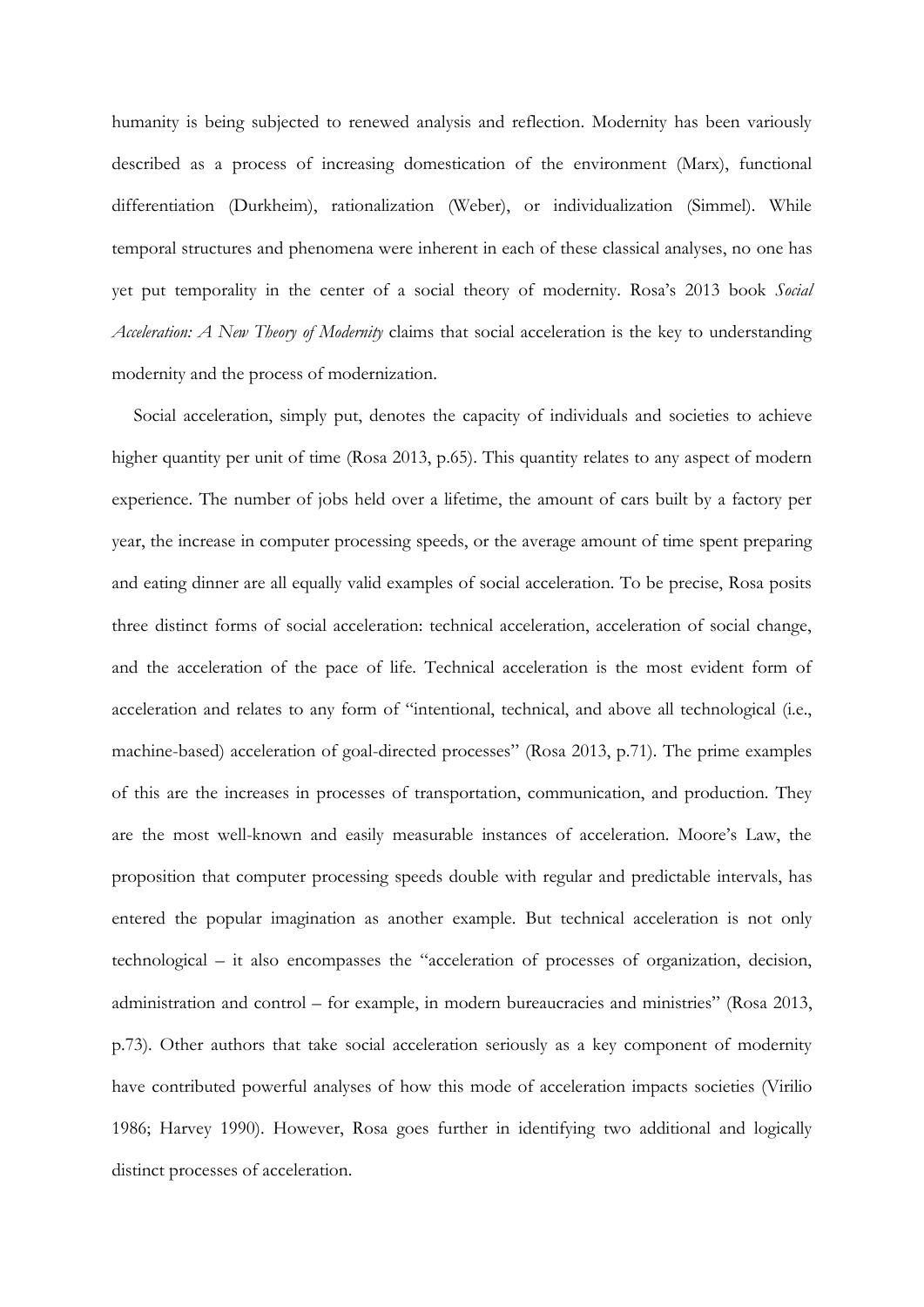Technical accelerations go hand in hand with changes in social institutions and practices. For example, the escalation of production creates and feeds off an escalation in consumption. Nevertheless, the escalation of consumption is neither causally nor logically reducible to technical acceleration itself (aside from infrastructural preconditions) (Rosa 2013, p.75). Insofar as technological acceleration has no impact on social practices and behavior, its acceleratory potential is limited. Therefore, this second category of acceleration is required. It can be described most succinctly as the acceleration of the rate of change itself, examples of this being the acceleration in the changeover in jobs, political party preferences, or artistic styles. Much of this acceleration is made possible by other forms of technical acceleration, but these social changes are not inherently goal-directed. Furthermore, there is some acceleration of social change that has no connection to technical acceleration, such as the reduction of party platforms from a four-year term to a two-year term.

The final category of social acceleration is acceleration of the pace of life. This type of acceleration becomes apparent when considering a paradox that is not fully answered by the first two types of acceleration: if acceleration allows us to do more with less, why is time scarcity increasing? The logical answer must be that concomitant with the other two types of acceleration, we are experiencing an increase in the pace of life, i.e. the amount of episodes of action or experience per unit of time (Rosa 2013, p.77). This is achieved by either a direct increase in the speed of an action, a decrease in periods of rest and empty time between activities, or by doing more activities simultaneously (multi-tasking). Objectively, this has been verified by empirical social research such as time-use studies, and subjectively, this translates into the growing sense of a lack of time, of stress, and anxiety about not keeping up.

Taken together, the three types of acceleration comprise an endless cycle of acceleration. Technical acceleration leads to the acceleration of social change, which leads to the acceleration of the pace of life, which finally leads to further technical acceleration, and so forth. Rosa claims that the self-propelling nature of this cycle of acceleration is the root driving force of the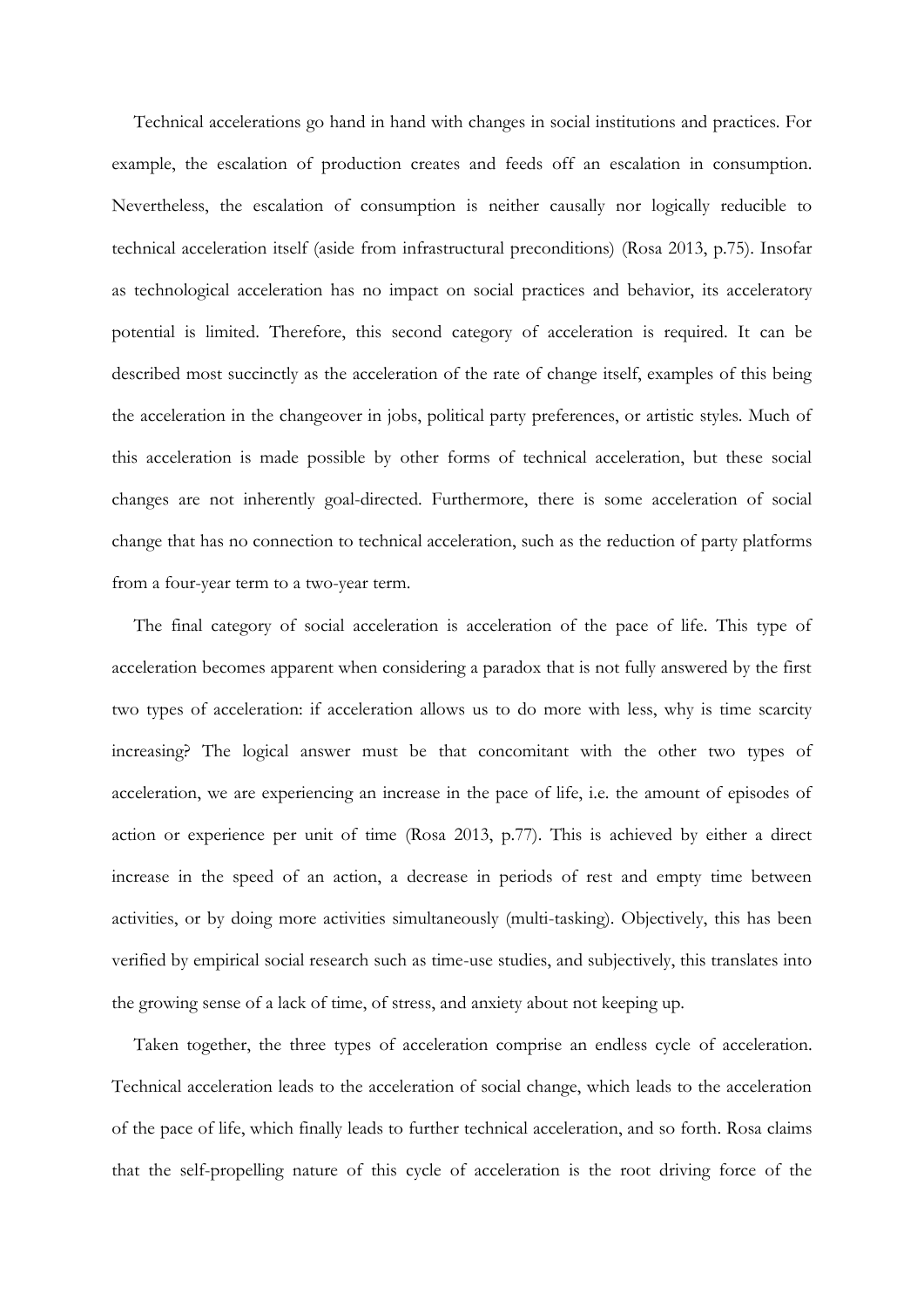advancement of modernity (Rosa 2013, pp.151–156). The three types of acceleration are each driven by a different motor. Technical acceleration is driven by the economic motor, and is best captured by the adage: "time is money". Escalating production or output by acceleratory technological measures is an "inescapable compulsion" in the capitalist economic system (Rosa 2013, p.161). The acceleration of social change is driven by the social-structural motor of functional differentiation (Rosa 2013, p.184). Splitting society into functionally distinct subsystems (such as law, politics, science, business) is a way of splitting different tasks into their constitutive parts, which allows for more manageable and faster solutions. While this is acceleratory in itself, functional differentiation also introduces more complexity by granting actors several simultaneous roles that they have to split their time between. Being unable to devote all of their time to any role, this compels actors to act faster in order to accomplish more in each role. Finally, acceleration in the pace of life is driven by a cultural motor of the promise of acceleration as the promise of the good, fulfilled life. Due to the other two types of acceleration, the realm of possible options on offer is increasingly outgrowing the realm of those attainable within an individual's lifetime. In other words, the horizon of expectations is outgrowing the horizon of experience. Whenever modern subjects choose to do something, they are choosing not to do a growing number of alternative options. The logical answer to this is to try to run faster, in order to experience more and to live a full, realized life (Rosa 2013, pp.174– 184).

Rosa thus paints a picture of the late modern society and subject as inexorably caught in a cycle of acceleration, driven by its own internal, self-propelling logic as well as powerful, external motors. For Rosa, the acceleration society is a critique of modernity and ultimately an exposition of its futility and inevitable failure. Rosa claims that we have entered a late modernity where the different sub-systems of society, running at different but accelerating speeds, have reached the point where a coherent and integrative 'resynchronization' is impossible. Modernity as a project of progress and rationalization has no choice but to be abandoned. We thus find ourselves in a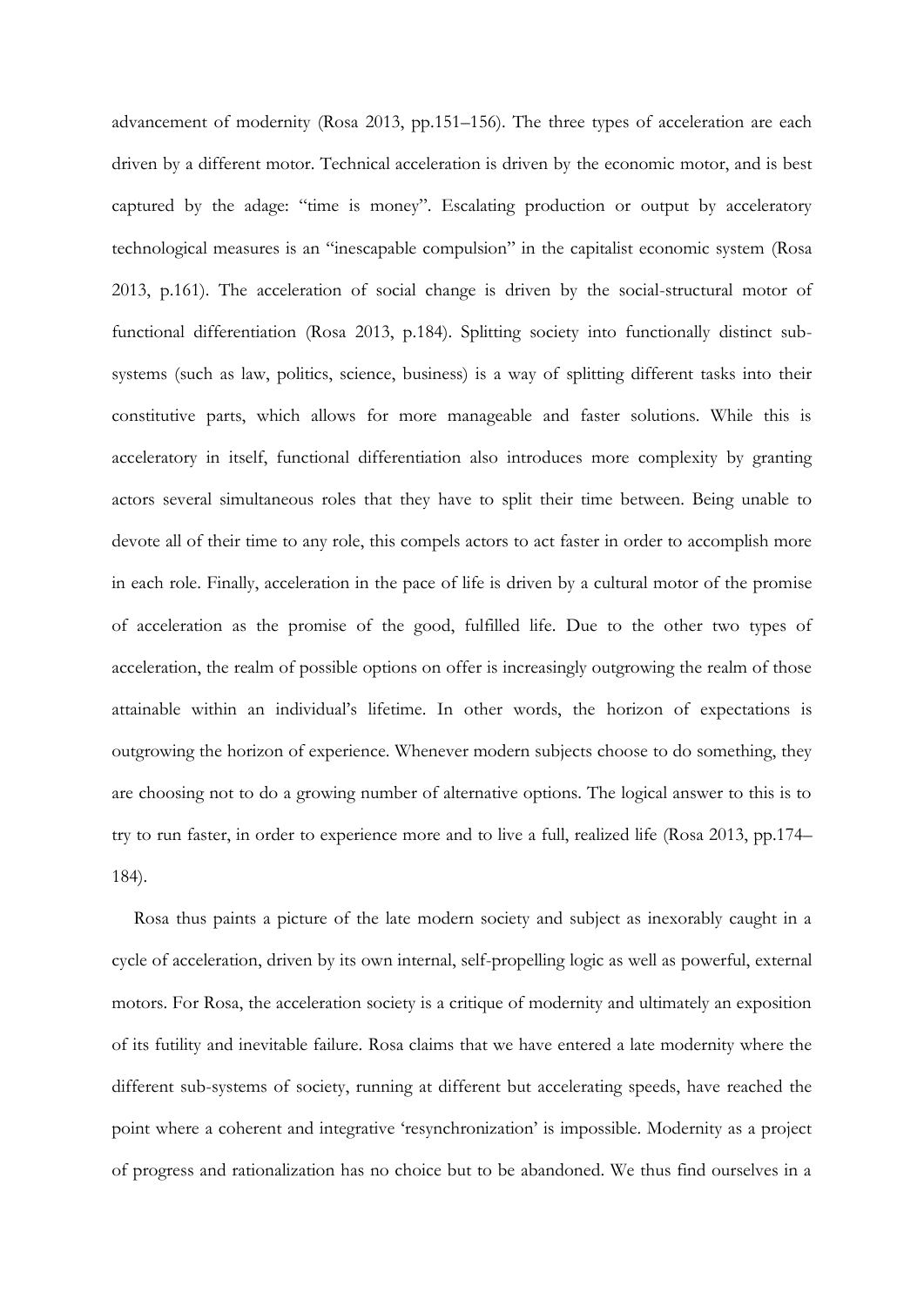situation of 'frenetic standstill' (taken from Virilio's *'inertie polaire'*) where things seem to be changing faster and faster on the surface, but deeper social structures are essentially unchanged (Rosa 2013, pp.14–15). With policymakers left increasingly powerless in the face of runaway acceleration, this should pave the way, according to Rosa, of the most likely bleak future outcome of an "unbridled onward rush into an abyss" (Rosa 2013, p.321) of ecological catastrophe, collapse of the social order, uncontrolled violence, disease and chaos. While Rosa does leave us with a glimmer of hope of alternative, more positive, but less likely futures, there is nothing in his thesis that guards him against the accusation that he is repeating the false prophecies of earlier generations of theorists who despaired in the face of (at the time) overly confusing societal developments. There are no logical contradictions in the thesis to yet unimagined reorganizations of political, social and economic orders, acceleratory or otherwise, that would result in a just, robust, and sustainable society. In spite of its Teutonic pessimism, the thesis leaves us with a number of interesting unanswered questions and useful theoretical tools to unpack the temporal aspects of governance in the New Normal, which may or may not be the first baby steps towards a reorganization that can carry us away from Rosa's abyss.

Rosa's key assertion that modernity is best characterized by its modes of acceleration compels us to consider the temporal attributes of governance actors and structures as well as their interplay. Core institutions such as the nation-state, bureaucracy, representative democracy and political regulation can thus be seen as accelerators of the political domain in classical modernity that are increasingly coming under temporal stress in late modernity (Rosa 2003, p.21). In classical modernity, these political institutions were established and refined in order to 'resynchronize' politics with accelerating developments in the economy and in social structure. For example, bureaucracy was seen by Weber as a way of speeding up administration procedures to meet the growing complexity and speed of societal development. The late modern break occurred at the point where such resynchronization becomes impossible, which Rosa roughly places at around the 1980s. The waves of reregulation, liberalization and privatization around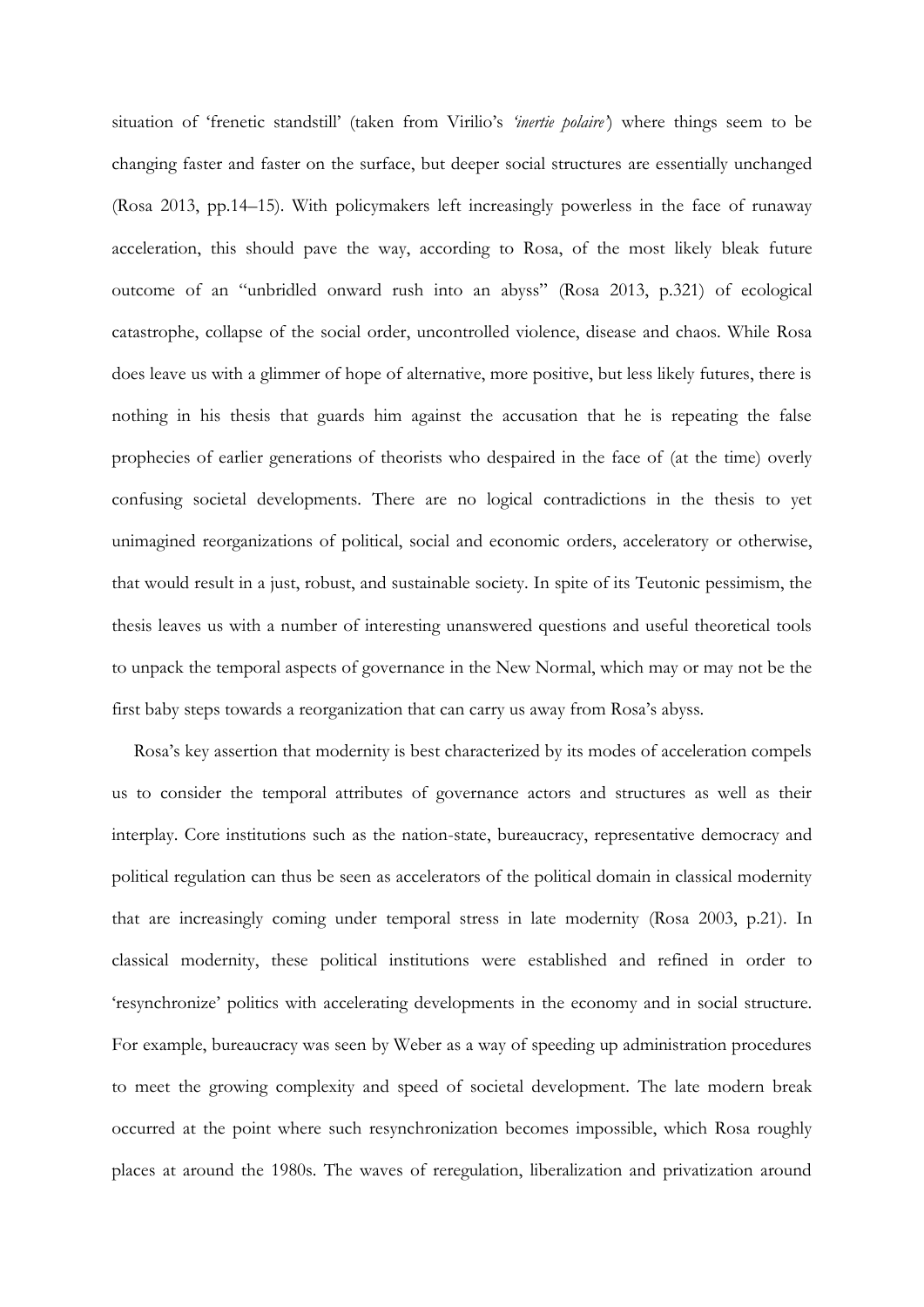this time were often framed as necessary procedures in the face of the overwhelming slowness of bureaucracy (Rosa 2003, p.21). The classical accelerators have become late modern decelerators. The emerging New Normal governance arrangements relying increasingly on transnational networks of professionals and specialized regulatory agencies can therefore be reconceived as new acceleratory initiatives. In this perspective, their essential merits are derived from the perception that such arrangements are 'faster', more efficient, and less encumbered by bureaucratic and institutional baggage.

A fundamental condition of the late modern governance challenge is dealing with the 'contraction of the present'. Drawing on Hermann Lübbe and Reinhart Koselleck, Rosa defines the present as the time period in which the horizon of expectations and the space of experience are congruent (Rosa 2013, p.75). Only during such time periods can conclusions about the present and the future reliably be drawn from past experience, and due to social acceleration these time periods are becoming dramatically shortened. When societies comprise different subsystems running at different speeds, this leads to the situation that what may be true in one domain has already lost its validity or may yet come to be realized in another. Rosa calls this situation the 'noncontemporaneity of the contemporaneous', and it has important ramifications for policymaking. Under New Normal governance arrangements, distinct ecologies of actors from the political, legal, business and academic domains link up and interact in order to address policy dilemmas. Each ecology moves through time according to its own rhythm and has its own temporal grain (Abbott 2005, p.254). Each ecology therefore has distinct time horizons, with different degrees of a contracted present. This should lead to a more dramatic situation of noncontemporaneity, as the number of interacting ecologies increases. While New Normal governance arrangements allow the traditional sites of policymaking to access resources and expertise previously unavailable to them in order to increase the speed of decision-making, it should lead to a higher degree of controversy over which facts are valid, according to whom and when. There is also the question of whether the faster ecologies are better placed to make their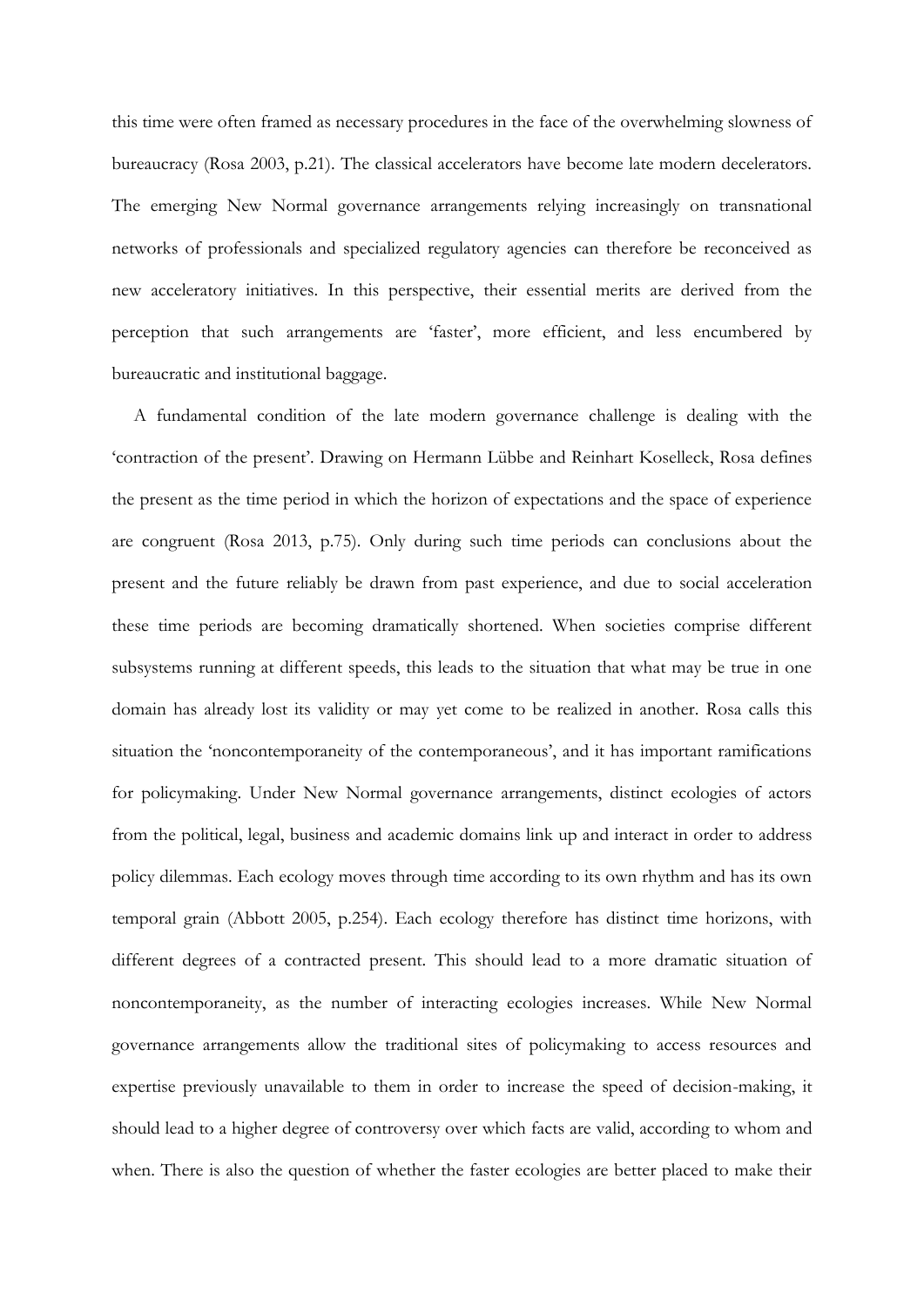own voices heard at the expense of the slower ones. What is clear is that the New Normal is characterized in part by more frequent and more dramatic collisions between contrasting time horizons, leading to a sharpening noncontemporaneity of the contemporaneous. In TNN, it is therefore imperative to pay heed to how temporal structures impact expectations and policy options, because they directly result in disputing claims to what is considered realistic and what is valid, and therefore to controversy.

The contraction of the present and resulting noncontemporaneity lead to what Rosa calls 'situational politics' (Rosa 2003, p.20). As the degree of security we have in conclusions about the present and the future decreases, it becomes increasingly difficult to organize large-scale, progressive and long-term political projects. Faced with runaway acceleration in other societal domains, politics becomes reactionary and 'situationalist'. This is further complicated by a temporal paradox facing policymakers today: while the demand for the time resources of policymakers increases, the scarcity of those time resources is also increasing. Pluralist democratic societies have become increasingly pluralistic due to societal disintegration through functional differentiation. Under conditions of more pluralism, deliberation times for political decisions increase. The growing externalities and contingencies of global markets also create demand for robust political regulation. However, social acceleration leads to decreasing time spans for political decisions, as policymakers are urged to act to deal with a growing number of issues that affect a growing number of people more rapidly. The window of effective policymaking is therefore always becoming smaller. This temporal stress on regulatory work must partly explain why a growing share of it is delegated to transnational professionals, and it must be seen as an attempt to meet this paradox head-on and make politics less situationalist. Whether this New Normal is the cusp of an emerging new form of modernity or simply symptomatic of the frenetic standstill of late modernity remains to be seen.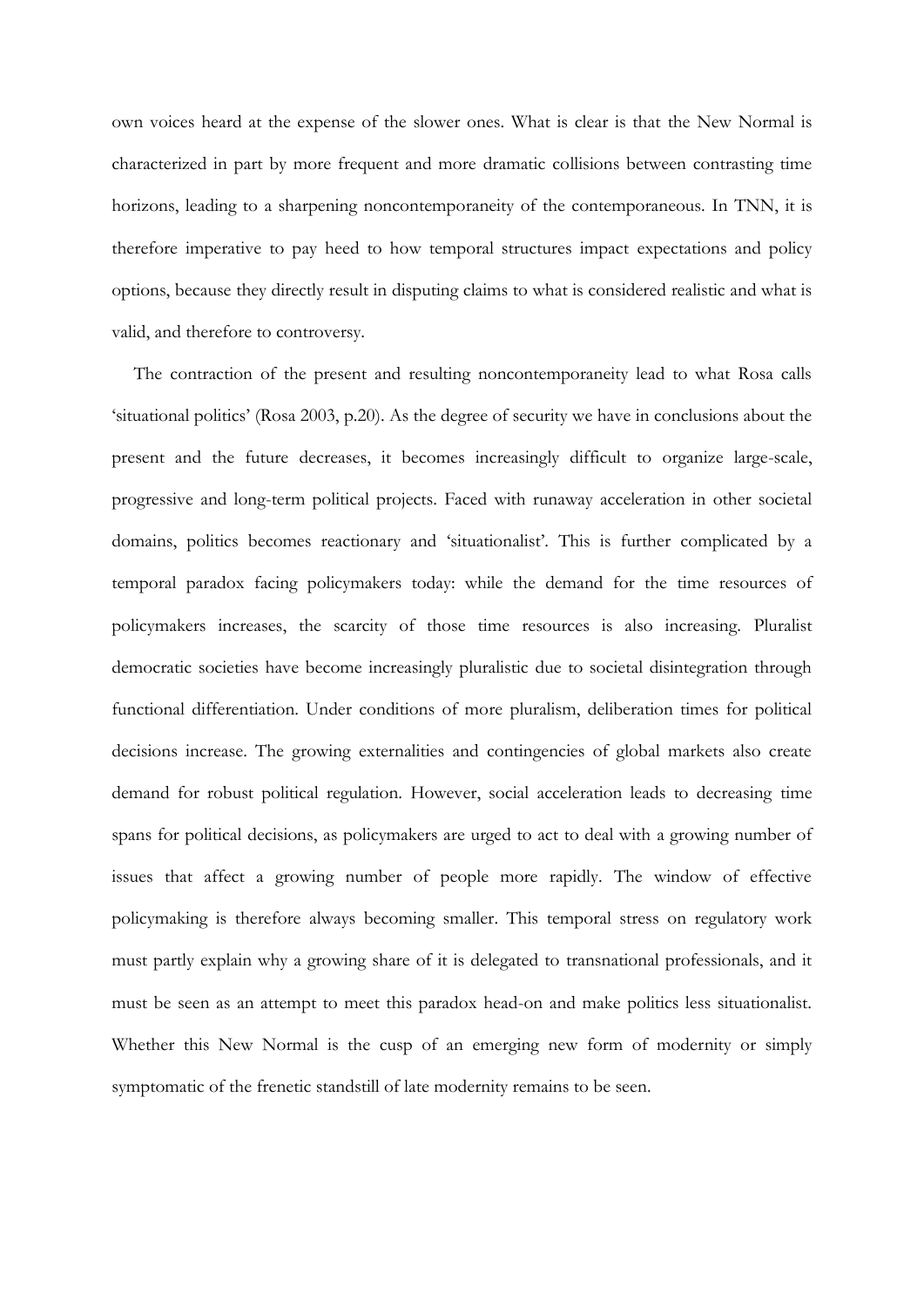#### **Controversy**

As alluded to in the previous section, social acceleration in itself leads to increasingly common conditions of controversy in policymaking debates. This is due to both functional differentiation, which results in different perspectives on issues according to which subset of characteristics your group, ecology or profession deem most important, and also due to the noncontemporaneity of the contemporaneous, by which the temporal conditions of different groups impact what is valid, not yet valid, or already outdated. There are further reasons to believe that controversy, especially of a scientific nature, will become increasingly pervasive in the New Normal. Technological acceleration leads to an increasing number of complex and poorly understood innovations with wide societal implications, thus demanding a regulatory response. The increasing time pressure on regulatory work disallows the emergence of a scientific consensus on many such issues. It is therefore important to consider how policymakers and governance arrangements deal with this uncertainty and with disputing claims as to the objective truth of scientific facts. The discussion on controversy in policy debates in TNN has ramifications for the ontological and epistemological nature of 'facts', and to illuminate this discussion we can turn to science and technology studies.

Social constructivists distinguish between 'brute facts' such as mountains and 'social facts' such as money (Searle 1995). Brute facts exist regardless of sentient agents, while social facts are constructed through the interactions between sentient agents. Although they are constructed, and thus immaterial, they have real and causal effects, but only as long as subjects participate in their construction. They can thus be said to be ontologically subjective but epistemologically objective (Searle 1995, p.63). Because of this strange, dual nature, it can sometimes be difficult to distinguish between brute facts and social facts. Social facts can take on the semblance of brute facts when their construction goes unnoticed or unchallenged. This is the problem that occupies Latour in his sociological investigations of scientific laboratory work.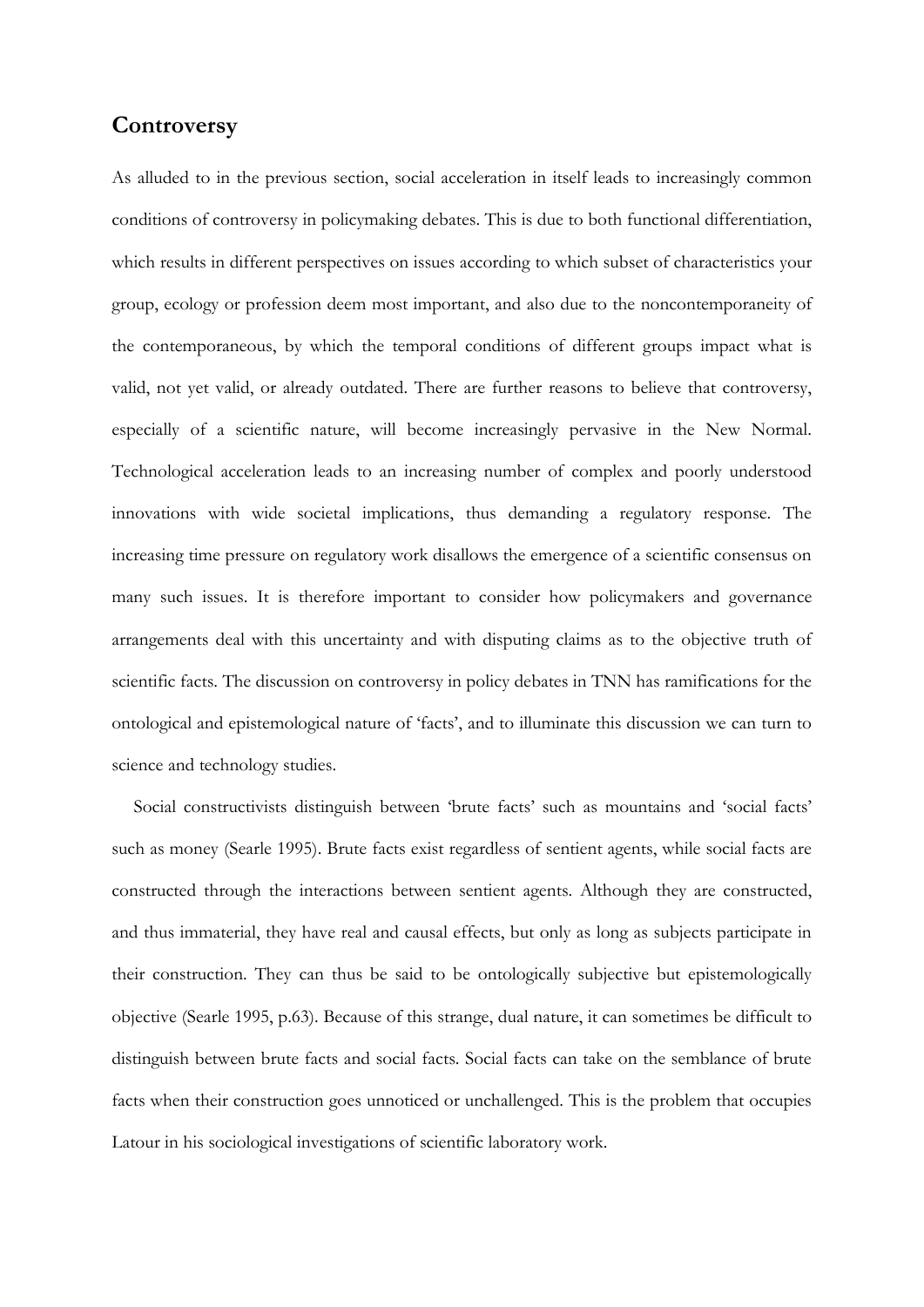In *We Have Never Been Modern* (1993), Latour claims that modernity is built on an artificial divide between nature and society. The scientific method introduced a rigorous distinction between subjects and objects, the worlds of humans and the worlds of things. This theoretical distinction has never been reflected in practice, however. Scientific facts cannot be discovered without obvious intervention and mediation on the part of the researcher as she manipulates her equipment and interprets various diagrams, charts and readouts. The establishment of scientific facts builds on long chains of mediation. In other words, facts have never been separated from their fabrication. The dilemma thus faced by the moderns has been a Faustian choice between construction and reality – is this an autonomous fact untouched by human hands, or is this a fabrication that we have constructed? The paradox is that in theory we cannot have both, while in practice we always have. When looking at phenomena such as global warming, ozone depletion or deforestation, it becomes apparent that modern phenomena increasingly take on hybrid characteristics both natural and social. Latour concludes that moderns need to rethink the distinction between nature and society in order to meet contemporary challenges.

He continues this work in *On the Modern Cult of the Factish Gods* (Latour 2010), offering up the notion of 'factishes' as a concept that can adequately capture the dual nature of facts. Using the allegory of fetishes and idol-worship, Latour shows how pre-modern tribal peoples saw no contradiction in creating fetishes with their hands and endowing them with autonomous, divine presence. This perplexed the modern explorers who encountered them and asked them to take a stance between construction and reality: did you make these fetishes with your own hands or are they divine? The moderns, with their strict separation between nature and society, were forced to smash the false idols of the tribal peoples when they were not provided with an adequate answer. By analogy, Latour shows how the same question could be posed to modern science. Louis Pasteur's fermentation of lactic acid was brought about by carefully manipulating a laboratory environment to observe the process. Was the fermentation then constructed or did it occur autonomously? In interpreting the fermentation, Pasteur relied on his own habits,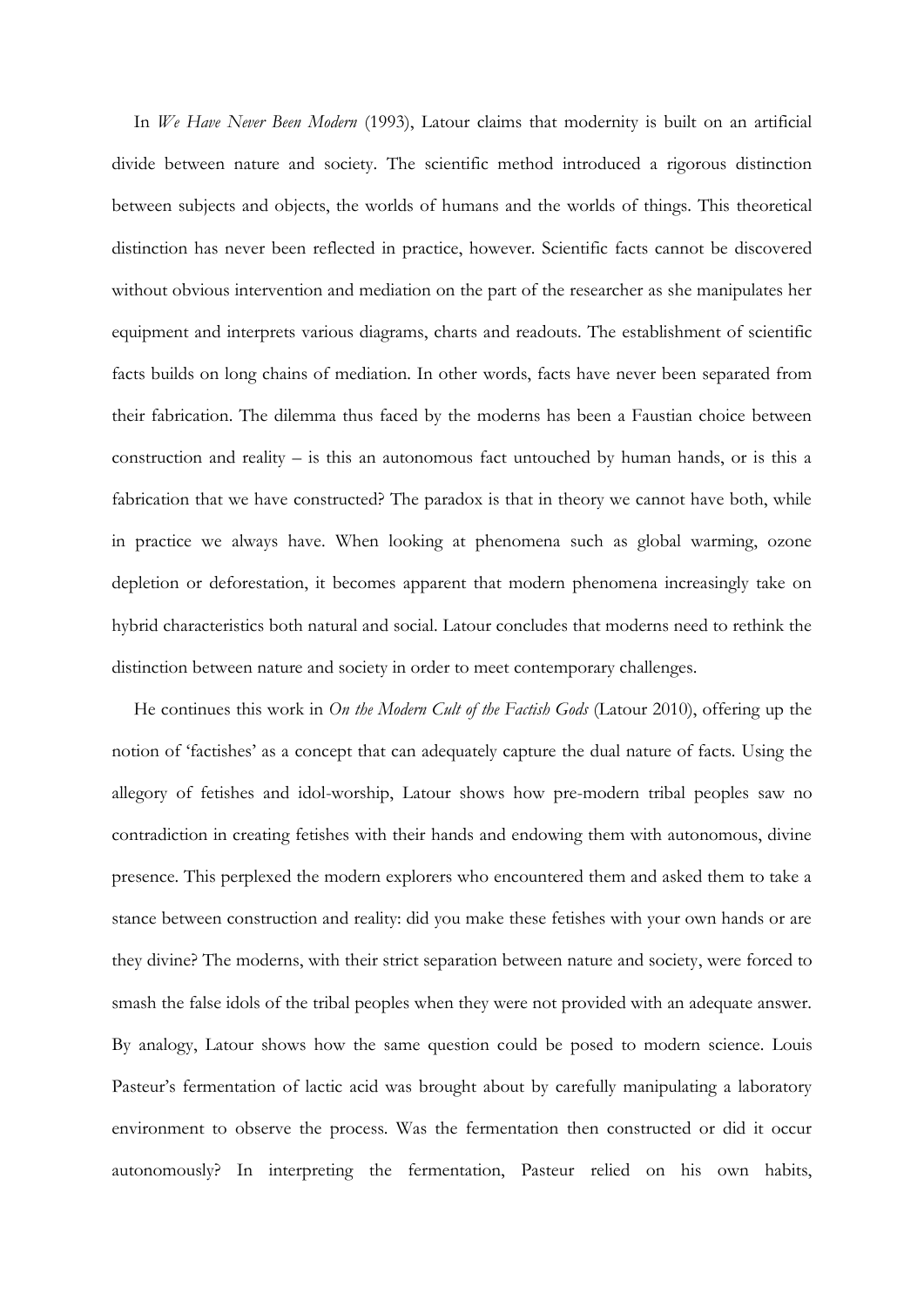presuppositions, and logic, and yet concluded that others who peruse the results must arrive at a similar understanding to his own, thus holding contrasting philosophies of science simultaneously (Latour 2010, pp.16–18). Like the pre-moderns' fetishes, the scientific fact is both constructed and autonomous. In contrast to Searle, Latour does not ask whether a fact is constructed or real, but rather takes its construction as a given, and asks how *well* it is constructed. When facts are fabricated well, they can seem objective, independent, and therefore autonomous from human interference. When their fabrication is questioned, this autonomy crumbles.<sup>3</sup>

A recent telling example to illustrate the point comes from astronomy. A team located on the South Pole has been measuring the cosmic microwave background, the radiation 'afterglow' of the Big Bang, in order to make a map of how this light is polarized across a small patch of sky.<sup>4</sup> The resulting map was shown to have particular, curly patterns which were interpreted as evidence of gravitational waves generated by the Big Bang. These waves were then themselves seen to support the theory of inflation, a cosmological theory about the expansion of the universe. The experiment was quickly hailed as one of the most important scientific breakthroughs in recent times. Within weeks of the press conference, however, the findings were challenged by two other independent analyses.<sup>5</sup> These papers claimed that the polarization map could just as easily be accounted for by the presence of galactic dust in the Milky Way, and not the cosmic microwave background. Following these challenges, the original results were thrown into question and more precise measurements were called for. The point of this example is to highlight the important roles of (1) several steps of mediation through various scientific instruments; (2) the requirement for human interpretation at each one of these steps; and (3)

<u>.</u>

<sup>3</sup> The notion of factishes finds a corollary in social theory in the form of the agency versus structure debate. Are subjective agents free to choose a course of action according to their intentions and logic, or are they constrained in such choices by objective structures such as economics, sociology, linguistics, genetics, etc.? In theory, social explanations are asked to choose one or the other, while in practice agents have little trouble attributing to both simultaneously. See Latour 2010, pp. 11-16.

<sup>4</sup> See [http://www.nature.com/news/how-astronomers-saw-gravitational-waves-from-the-big-bang-1.14885,](http://www.nature.com/news/how-astronomers-saw-gravitational-waves-from-the-big-bang-1.14885)  accessed August 7, 2014

<sup>5</sup> Se[e http://www.nature.com/news/big-bang-finding-challenged-1.15352,](http://www.nature.com/news/big-bang-finding-challenged-1.15352) accessed August 7, 2014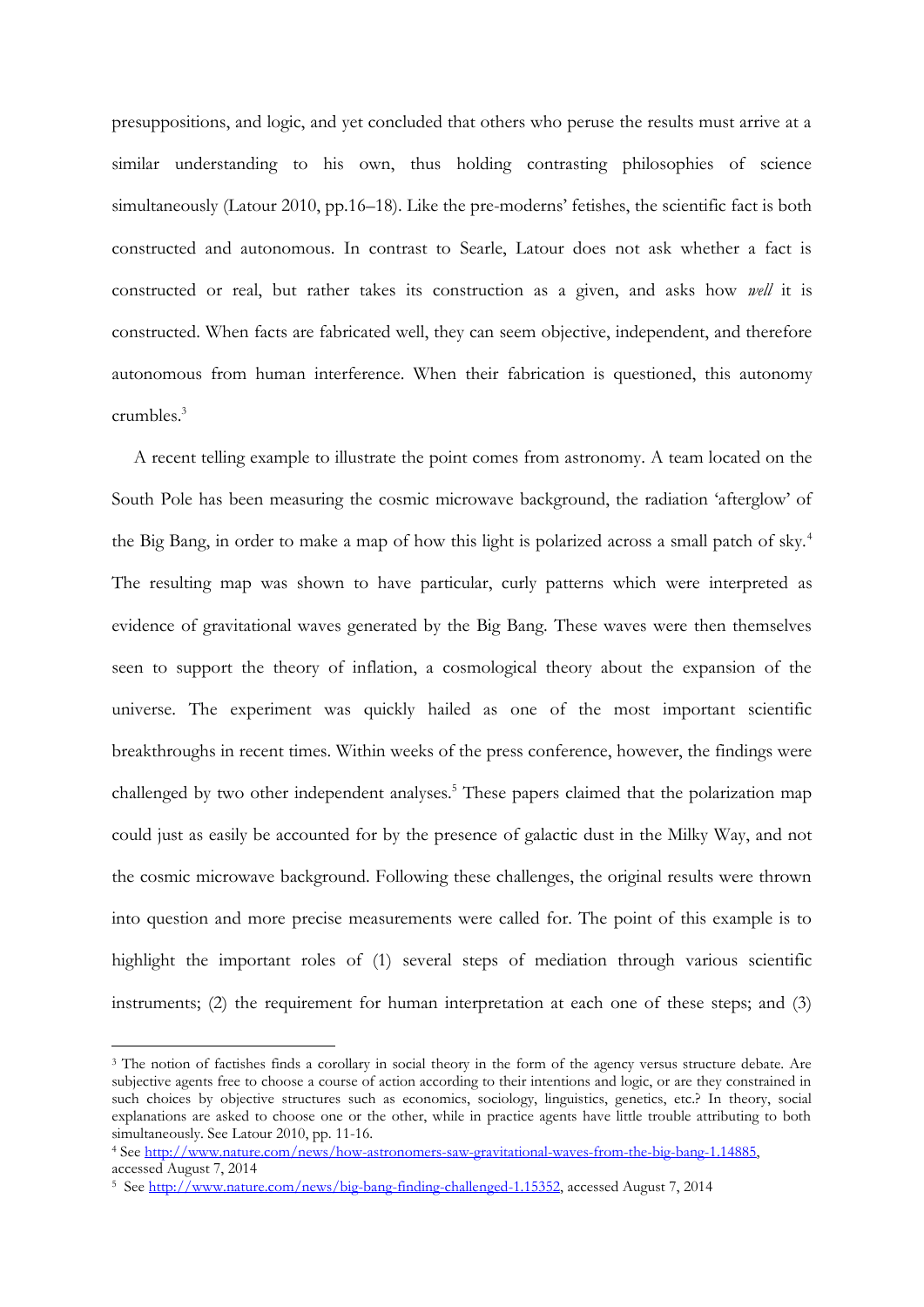how this interpretation itself builds on other chains of mediation and theory. The construction of a 'real', scientific fact is an all too human process. The point is not to disparage the scientific method or question all science. Rather, the point is to make the human work in constructing autonomous facts apparent, while questioning their objectivity and endurance. If human work is so apparent in the world of physics, often taken as the gold standard of scientific objectivity, then where does that leave other scientific disciplines, whose 'truth claims' are often made the legitimating factor for policy?

When evaluating scientific controversies with contradicting truth claims, the task for social scientists is to question not the information of the messages but the transformative power of the messages (Latour 2010, pp.101–104). Scientific experts in their respective fields are tasked with constructing and challenging the construction of factishes, while it is up to social scientists to ask what the factishes actually do once they are called upon by policymakers. Which transformations do they generate – how and why? This shift of perspective compels us to focus more on *how* things are said in scientific policy debates, and less on *what* is said. While ideas and discourse remain important, more attention should be paid to the social and political context of discourse, or the relations that undergird flows of knowledge (Seabrooke 2014, pp.51–52). The position from which something is said impacts its transformative power more than the actual information does. When knowledge production is thus seen as socially and politically situated, it becomes important to pay attention to power relations in the policy debate (Stirling 2014).

The politics of energy choices are rife with examples of scientific claims and counter-claims to buttress and challenge policy. Stirling (2014) relies on the history of nuclear power in the Western world to illustrate how scientific knowledge is configured in order to condition social expectations as to what is realistic or unrealistic in policy debates. Once seen as synonymous with progress and modernity, nuclear power fell into disrepute following a series of accidents in the 1970's and 80's, as well as growing uncompetitiveness in the face of the liberalization of the energy sector. In current debates around energy transitions into low-carbon systems, nuclear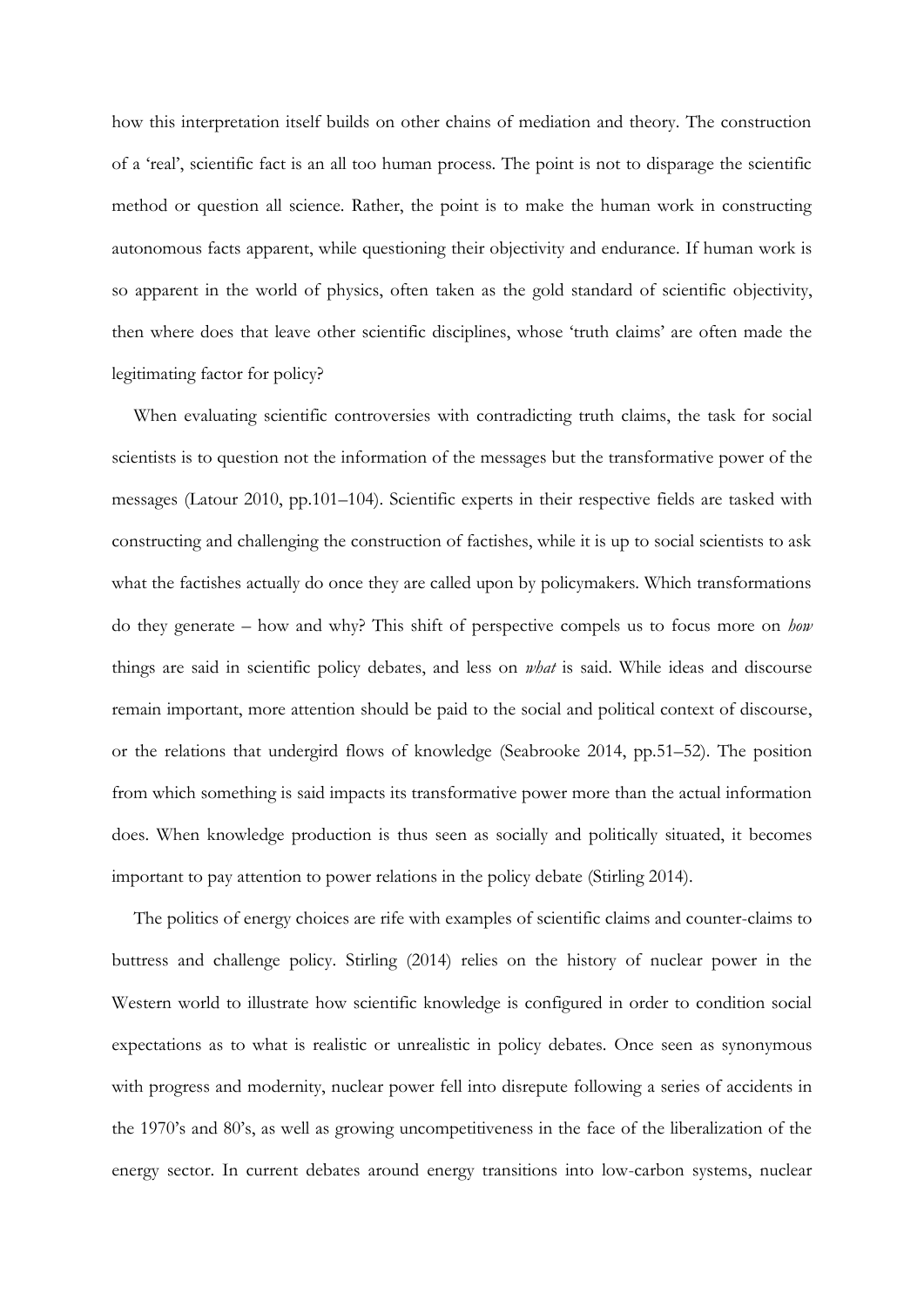energy is once again being held up in some constituencies (such as the United Kingdom) as the only realistic option to power the sustainability transition, even in the face of reports giving equal viability to renewable energy options (Stirling 2014, pp.4–5). In these debates, factishes are being communicated from governmental positions of power to transform expectations of realistic and unrealistic policy options. Rather than opening up conversations around policy routes, here the factish effectively closes off those routes which vested interests deem undesirable. Stirling suggests that it is asymmetric flows of agency – power – that determine which forms of knowledge are counted as 'reliable', and the task for social science should be to focus more on the role of power in policy processes than challenge the outcomes of policy debates.

By looking at the nature of scientific facts, Latour and Stirling both conclude that their content is less important than their social context. Because of this, they both doubt that technocracy and evidence-based policy can offer much going forward.<sup>6</sup> It becomes instrumental to analyze what factishes actually *do* and for *whom*. Therefore, we should turn to a discussion of the conditions by which professionals come to influence policy debates by the strategic use of factishes. Privileged network positions of professionals can allow them to pitch their reading of a policy controversy at key policymakers, in a way that positions their expertise as more appropriate than that of competing ecologies. Abbott (2005) suggests this may happen through 'hinges' (strategies that provide dual rewards in adjacent ecologies) or 'avatars' (institutionalizing a copy or colony of one ecology in another). This highlights the precedence of *knowing well* over *knowledge* (Lazega 1992), in other words, the precedence of relationships over stocks of information. Professionals can exploit these relationships to fill gaps in knowledge through processes of 'epistemic arbitrage' (Seabrooke 2014), playing off relevant pools of knowledge against each other to shape markets to their liking. In addition to these mechanisms, I suggest that reconceptualizing controversies in policy debates as clashes between opposing factishes,

-

<sup>6</sup> Stirling (2014, p. 5) even goes on to say that the notion of a science-based decision is an oxymoron.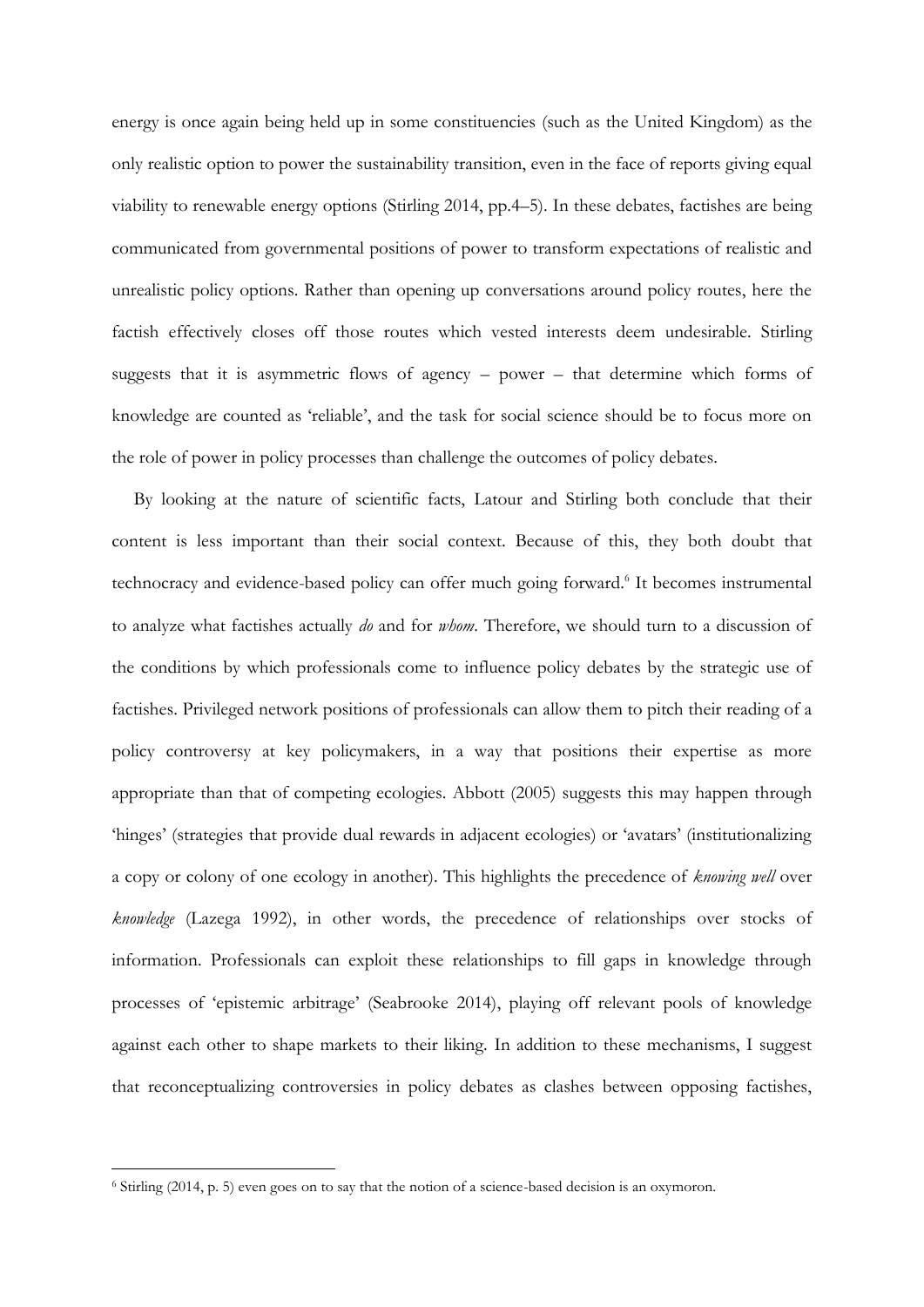allows us to focus on the asymmetric flows of agency and social relations that support them, instead of being paralyzed by contradictions in the scientific subject matter.

Such a reconceptualization opens a number of interesting research questions. The relationship between the transformative effect of factishes and the amount and type of power is not understood. For example, do financial and material resources have a bearing on the transformative effect of factishes? More so or less than network position or cultural prestige? Furthermore, when social acceleration is also considered, the puzzle becomes even trickier. For example, how are factishes constructed in time? Do factishes that are constructed and communicated quickly have more or less transformative power? On the one hand, they should seem less rigorous and well-constructed, but on the other hand, there might not have been any opportunity to challenge them yet, giving them the semblance of consensus. How do different ecologies of professionals and policymakers exploit this or suffer from this? How do policymakers deal with factishes that are valid in one domain but outdated or as yet unrealized in others due to noncontemporaneity? The answers to these questions should advance the sociological understanding of professional and regulatory work while illuminating the conditions of policymaking in the New Normal.

## **Conclusion: the end of normality?**

The purpose of this article has been to sketch out the transnational professionalization of regulatory work, and to add to the narrative of how this development is generally characterized. Globalization is thus seen to be a sub-process of the over-arching dynamic of social acceleration, which is itself the defining characteristic of modernity. Acceleration compels us to investigate the temporal conditions of policymaking in the New Normal, and I argue that the contraction of the present is a key driver to the professionalization of regulatory work. Shifting regulatory work to transnational professionals and specialized regulatory agencies allows a quicker resolution of policy issues pertaining to markets that increasingly cross borders while growing and changing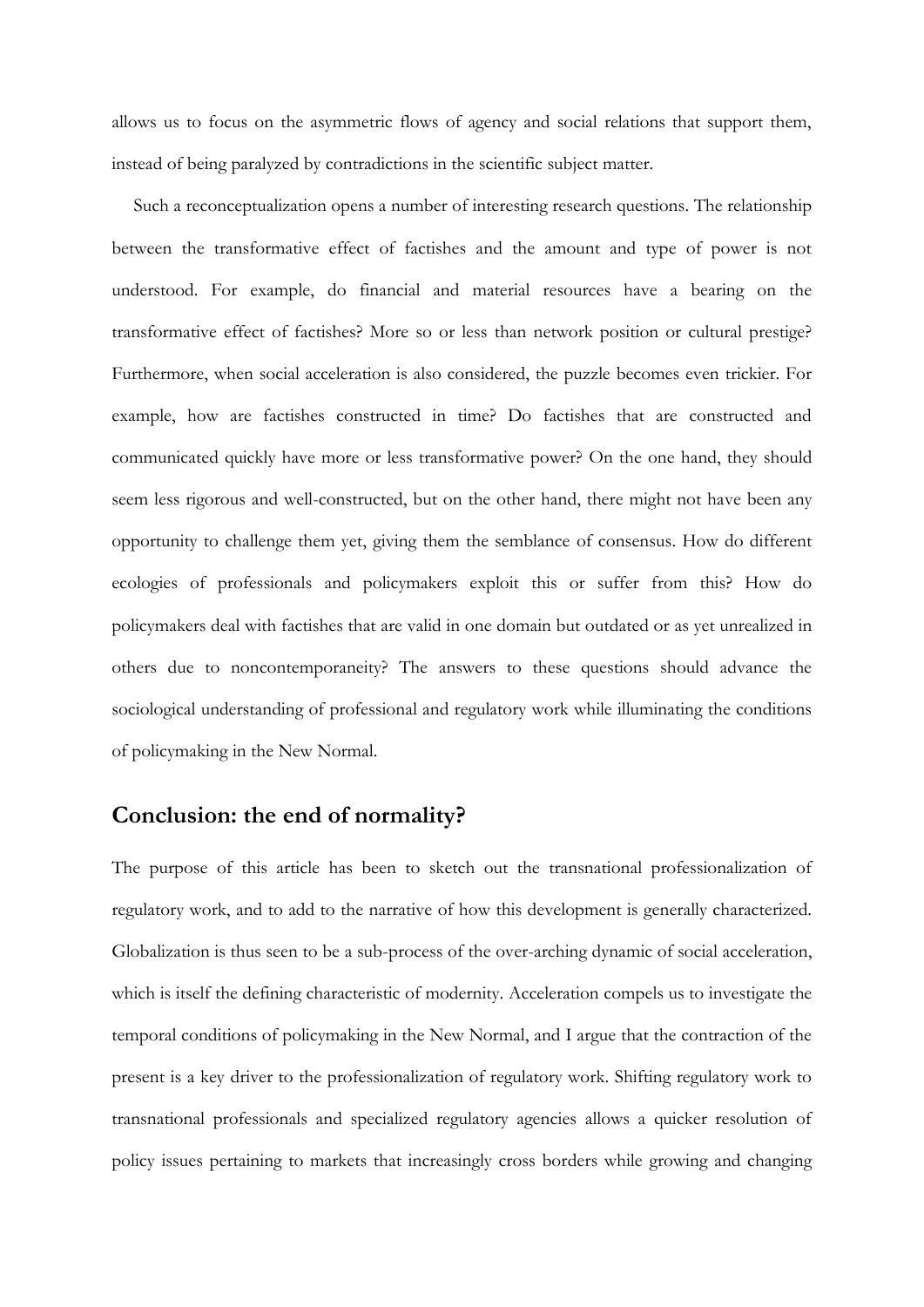rapidly. The professionals' claim to specialized, relevant knowledge of complex and frequently highly technological markets can also be seen as a legitimating factor defending their newly acquired areas of work. Professionals are thus also favored when addressing the more frequent and pervasive situations of scientific controversy in policy debates. Controversies can be settled when factishes are employed asymmetrically to close off certain policy routes. Professionals, given their social and political prestige and clout, are well-placed to do so.

In giving transnational professionals more regulatory work under conditions of social acceleration and scientific controversy, each of these pressures are in turn creating new problems in a dialectical fashion for the new regulators. New sets of problems emerge from what was thought to be a solution. Thus, the temporal efficiency of professionals and specialized agencies is driven by adhering to a set of norms that is specific to their respective ecologies. How do we ensure that professionals act in the public interest? Without addressing this problem head-on, we run the risk of having public matters decided by self-serving professional competitions that unreflectively apply norms pertaining to their own ecologies, rather than norms that are given the chance to be decided through public conversation. By 'settling' controversies and speeding up policy decisions, this public conversation becomes more and more difficult to have. The core problem of New Normal government can be stated simply: it gives the impression of solving policy issues quickly and professionally by the work of those best suited to do so, while masking over the processes that got those people there and worsening the prospects for a public conversation about what they ought to be doing.

Returning to the Great Recession and the first usage of the New Normal with which the paper began, there is a more dire reading of these new developments in regulatory work. The New Normal can be seen as an attempt to normalize a situation of crisis: unemployment, financial instability, social upheaval, etc. This normalization, if unchallenged, can be used to legitimate a perpetual state of emergency in governments, where technocratic imperatives override democratic deliberation. Conditions of social acceleration and controversy are likely to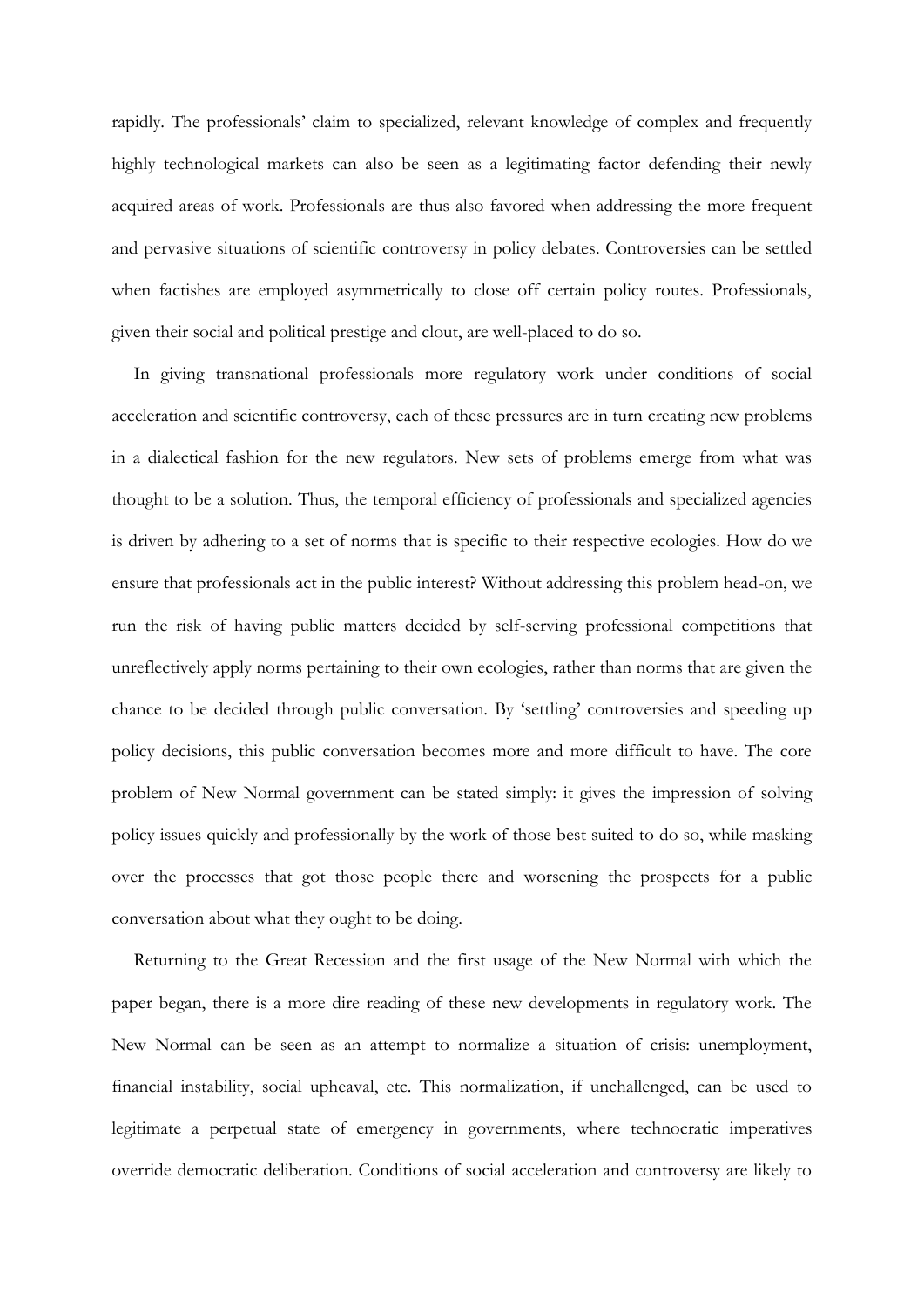propel this situation forwards rather than alter it. But behind every technocratic choice lies a normative stance. You cannot run the economy without answering the question: what is the economy for? The New Normality of government is making this question more and more difficult to openly discuss, and that is its biggest challenge.

### **References**

- Abbott, A., 2005. Linked Ecologies: States and Universities as Environments for Professions. *Sociological Theory*, 23(3), pp.245–274.
- Abbott, A., 1988. *The system of professions: An essay on the division of expert labor*, University of Chicago Press.
- Abbott, K.W. & Snidal, D., 2009. The governance triangle: regulatory standards institutions and the shadow of the state. In W. Mattli & N. Woods, eds. *The Politics of Global Regulation*. Princeton: Princeton University Press, pp. 44–88.
- Anderson, J.E., 1962. *The Emergence of the Regulatory State*, Washington: Public Affairs Press.
- Baker, A., 2013. The new political economy of the macroprudential ideational shift. *New Political Economy*, 18(1), pp.112–139.
- Braithwaite, J., 2000. The New Regulatory State and the Transformation of Criminology. *British Journal of Criminology*, 40, pp.222–238.
- Braithwaite, J. & Drahos, P., 2000. *Global business regulation*, Cambridge University Press.
- Chwieroth, J., 2007. Neoliberal economists and capital account liberalization in emerging markets. *International organization*, 61(02), pp.443–463.
- Davis, I., 2009. The New Normal. *The McKinsey Quarterly*. Available at: http://www.mckinsey.com/insights/strategy/the\_new\_normal [Accessed July 15, 2014].
- Dobbin, R. et al., 1993. Equal opportunity and the construction of internal labor markets. *American Journal of Sociology*, 99(2), pp.396–427.
- Edelman, L.B., 1990. Legal environments and organizational governance: The expansion of due process in the American workplace. *American Journal of Sociology*, 95(6), pp.1401–1440.
- El-Erian, M.A., 2010. Navigating the New Normal in Industrial Countries. In M. Harrup, ed. *The Per Jacobsson Lecture*. Washington, D. C.: Per Jacobsson Foundation. Available at: http://www.perjacobsson.org/lectures/101010.pdf.
- Faulconbridge, J.R. & Muzio, D., 2012. Professions in a globalizing world: Towards a transnational sociology of the professions. *International Sociology*, 27(1), pp.136–152.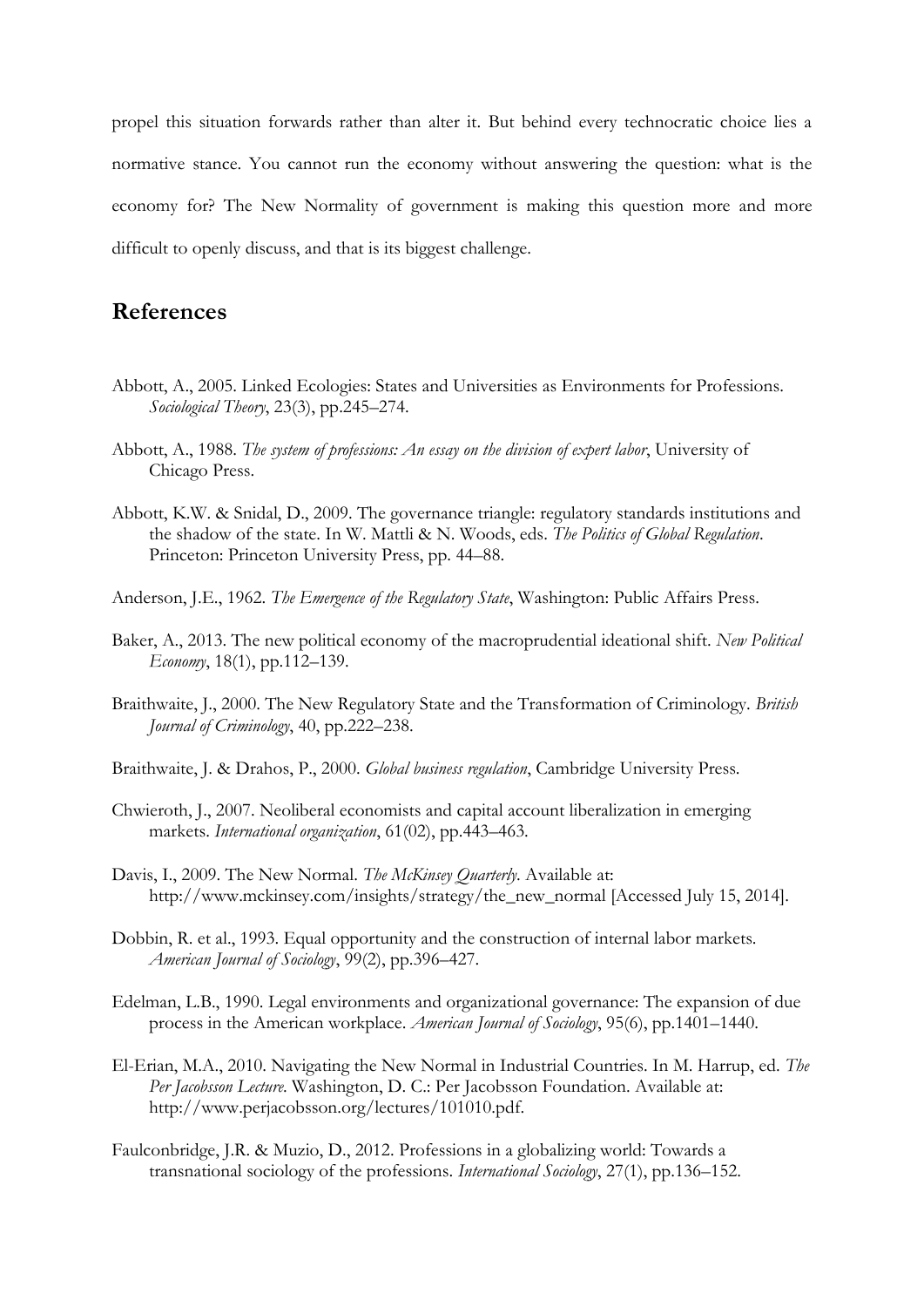- Fourcade, M., 2006. The Construction of a Global Profession: The Transnationalization of Economics. *American Journal of Sociology*, 112(1), pp.145–194.
- Harvey, D., 1990. *The Condition of Postmodernity: An Enquiry Into the Origins of Cultural Change*, Oxford: Blackwell.
- Jordana, J., Levi-Faur, D. & Fernández-i-Marín, X., 2011. The Global Diffusion of Regulatory Agencies: Channels of Transfer and Stages of Diffusion. *Comparative Political Studies*, 44(10), pp.1343–1369. Available at: http://cps.sagepub.com/cgi/doi/10.1177/0010414011407466 [Accessed February 23, 2014].
- Latour, B., 2010. *On the Modern Cult of the Factish Gods*, Duke University Press.
- Latour, B., 1993. *We Have Never Been Modern*, Harvard University Press.
- Lazega, E., 1992. *Micropolitics of Knowledge*, New York: Aldine de Gruyter.
- Lebaron, F., 2001. Economists and the economic order: The field of economists and the field of power in France. *European Societies*, 3(1), pp.91–110.
- Levi-Faur, D., 2005. The Global Diffusion of Regulatory Capitalism. *The Annals of the American Academy of Political and Social Science*, 598(1), pp.12–32. Available at: http://ann.sagepub.com/cgi/doi/10.1177/0002716204272371 [Accessed February 9, 2014].
- Majone, G., 1997. From the Positive to the Regulatory State: Causes and Consequences of Changes in the Mode of Governance. *Journal of Public Policy*, 17(2), pp.139–167.
- Mattli, W. & Woods, N., 2009. *The Politics of Global Regulation*, Princeton University Press. Available at: http://books.google.co.uk/books?id=CBTXiUSg6CUC.
- Muzio, D., Brock, D.M. & Suddaby, R., 2013. Professions and Institutional Change: Towards an Institutionalist Sociology of the Professions. *Journal of Management Studies*, 50(5), pp.699–721. Available at: http://doi.wiley.com/10.1111/joms.12030 [Accessed April 29, 2014].
- Power, M., 1999. *The Audit Society: Rituals of Verification*, OUP Oxford. Available at: http://books.google.com/books?id=q4U3AwAAQBAJ&pgis=1 [Accessed July 27, 2014].
- Quack, S., 2010. Law, expertise and legitimacy in transnational economic governance: an introduction. *Socio-Economic Review*, 8(1), pp.3–16.
- Quack, S., 2007. Legal Professionals and Transnational Law-Making: A Case of Distributed Agency. *Organization*, 14(5), pp.643–666.
- Rosa, H., 2013. *Social Acceleration: A New Theory of Modernity*, Columbia University Press.
- Rosa, H., 2003. Social Acceleration: Ethical and Political Consequences of a Desynchronized High-Speed Society. *Constellations*, 10(1), pp.3–33. Available at: http://doi.wiley.com/10.1111/1467-8675.00309.